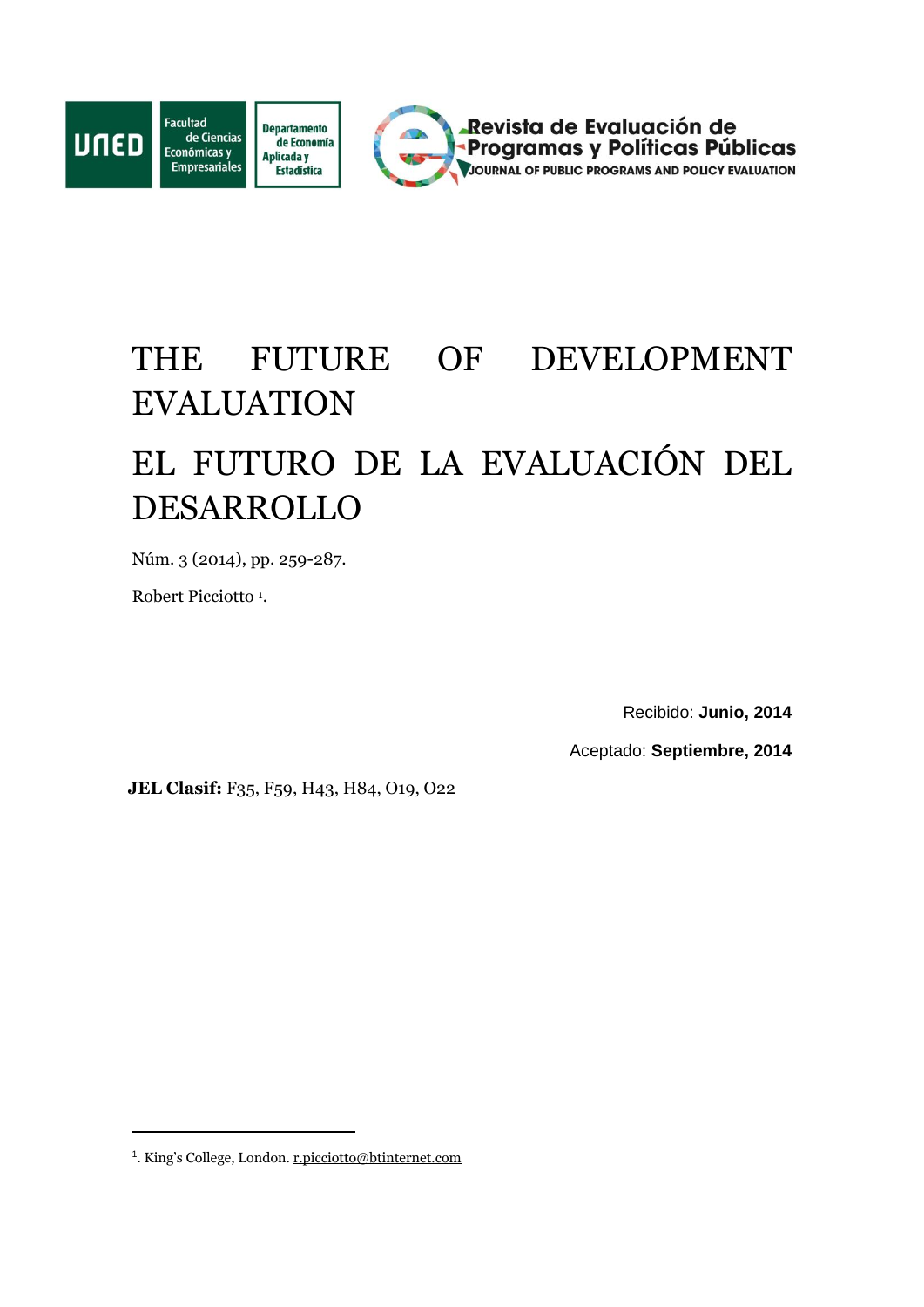#### **Abstract**

Over the past sixty years evaluators working on development have coalesced into a distinctive branch of the evaluation discipline. But opinion about the future of their occupation remains fragmented given the critical uncertainties of the operating environment, the tectonic shifts that have shaken the development scene since the 2008 financial crisis as well as the diverse conceptions of the role that evaluation can and should play in realigning policy priorities towards the emerging post 2015 sustainable development goals. In these vastly changed circumstances, the effectiveness of development evaluation hinges on forging an accurate appreciation of the challenges faced by evaluators in contributing to the development enterprise and, under the aegis of the International Year of Evaluation, on bringing together the scattered energies and resources of the burgeoning network of national, regional and global evaluation associations.

*Key Words:* Development Evaluation; Evaluation Trends; Metrics.

#### **Resumen**

Los evaluadores que trabajan en el área del desarrollo durante los últimos sesenta años han ido convergiendo hacia una rama diferenciada de la evaluación como disciplina. Pero la opinión acerca del futuro de esta línea de trabajo está fragmentada debido a las incertidumbres críticas del medio en que debe operar y los cambios muy importantes que han sacudido el escenario del desarrollo desde la crisis financiera del 2008, así como las diferentes concepciones sobre el rol que la evaluación puede y debe desempeñar para realinear las prioridades de políticas hacia las metas emergentes del desarrollo sostenible después del 2015. En estas circunstancias tan diferentes, la efectividad de la evaluación del desarrollo depende de una apreciación adecuada de los retos que enfrentan los evaluadores para contribuir a la empresa del desarrollo y, bajo la égida del Año Internacional de la Evaluación, que se unan las energías dispersas y los recursos de la pujante red de asociaciones nacionales, regionales y globales

*Palabras Clave: Evaluación Del Desarrollo; Tendencias Evaluativas; Métrica.*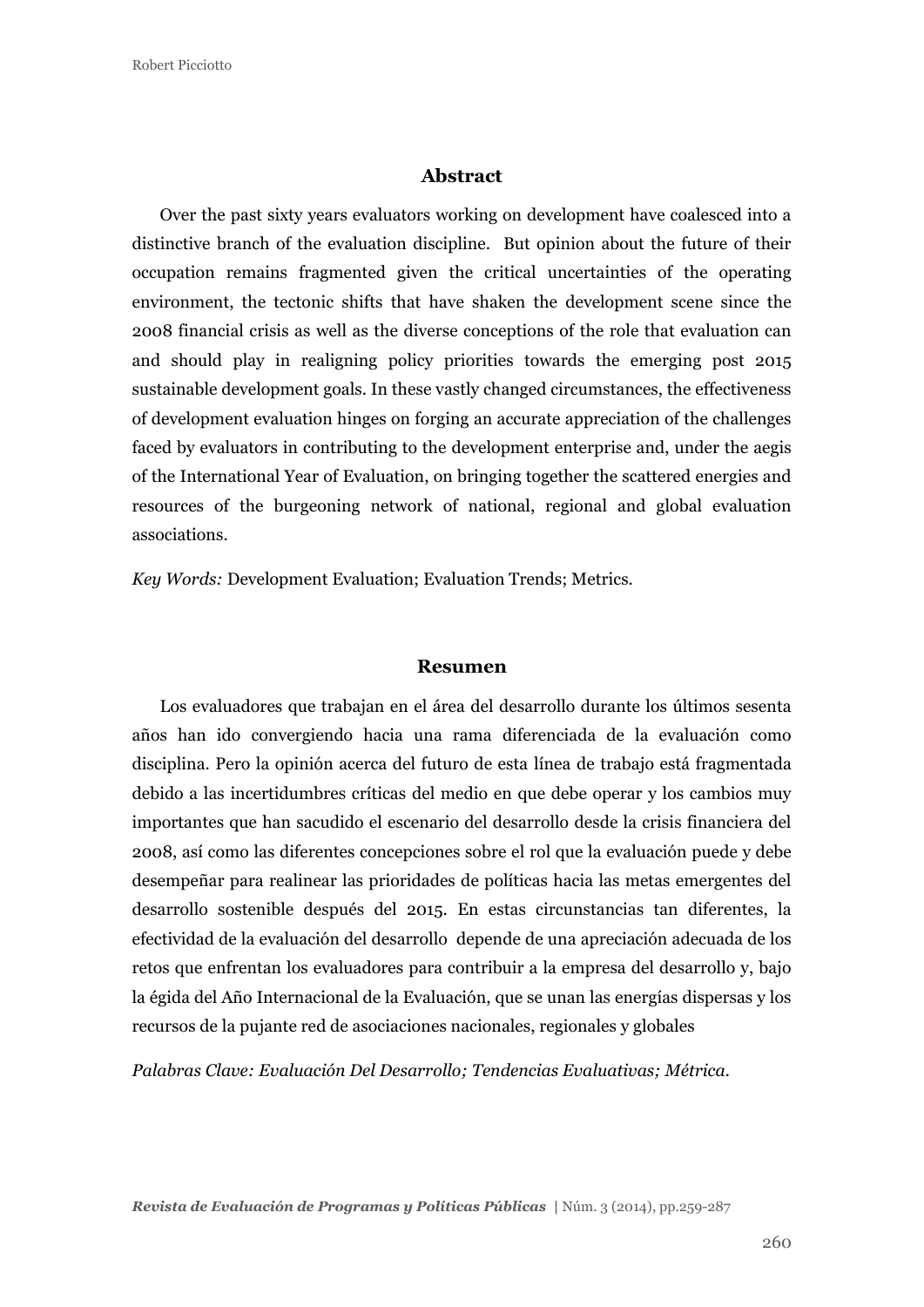#### 1. Development trends.

Development evaluation is about to enter a new age. Will it adapt to the new global economic order? Will it respond to the post 2015 development priorities? Will it rise to the challenge of an unprecedented social crisis that is sparing no region and no country? In order to throw light on these questions, this article surveys development trends, sketches the evolving paradigms of the discipline and examines how three major drivers of change (internationalization, technology and looming social unrest) are reshaping development evaluation. Next, it revisits its models, metrics, methods and management and concludes with a call for collective action to reinvent development evaluation and fulfill its promise.

#### **Development trends**

Tectonic changes in the global economy and the aid architecture have transformed the development landscape. Past development efforts have dramatically improved the lot of humanity. Remarkable gains in social indicators have accompanied the rapid rise in average incomes. Average life expectancy at birth rose from 48 years in 1955 to 65 years in 1995-2000 and may reach 73 years by 2025<sup>2</sup> . The share of people denied access to clean water has been halved since 1990. The world is close to achieving parity in primary school education between girls and boys. The Millennium Development Goal of halving the share of people living in absolute poverty from 1990 to 2015 was reached five years ahead of schedule.

On the other hand, the challenge of global poverty remains and development achievements have been unequally distributed<sup>3</sup> . Out of 5 billion people in developing countries there remain 2.5 billion people living on less than US\$2 a day and 1.3 billion living in abject poverty (less than US\$1.25 a day). Almost a billion people are still malnourished. Without a resumption of robust growth combined with a substantial reduction in income disparities it will not be possible to make poverty history.

In the west innovation fueled productivity growth for more than a century. But in the last fifty years the industrial democracies have experienced dismal and often jobless growth. Following the 2008 financial meltdown they have endured high

**.** 

<sup>2</sup> http://www.who.int/whr/1998/media\_centre/50facts/en/

<sup>3</sup> World Bank, *Global Monitoring Report*, Washington DC, 2010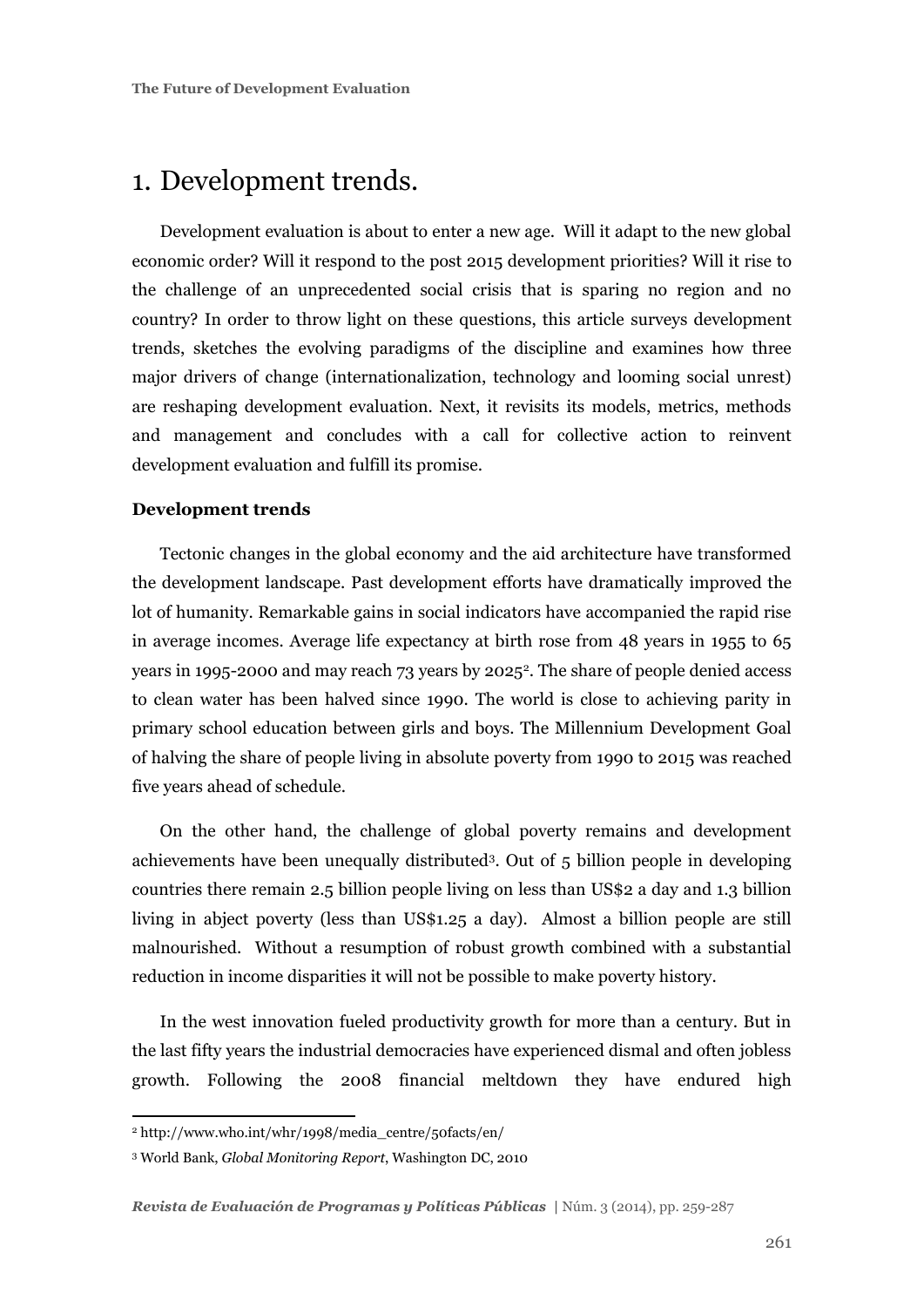unemployment, stagnant wages and social dissatisfaction<sup>4</sup> . By contrast, we are now midway through a century of high and accelerating growth in the developing world<sup>5</sup>. In particular the emerging market economies have adopted the technology, know-how and policies that gave a head start to the western industrial democracies. This has induced a "great convergence"<sup>6</sup> .

According to the Organization for Economic Cooperation and Development, the share of the global economy held by developing economies is projected to rise from 40% at the turn of the century to 57% by the year 2030 in terms of purchasing power parity<sup>7</sup> . But many countries, caught in a poverty trap, have been left behind. They are typically small, disadvantaged and landlocked. Forty eight of them are classified as least developed<sup>8</sup> and figure prominently in the league tables of fragile and conflict prone states. Finding solutions to their predicament remains an ethical imperative and a core challenge for development cooperation in the 21st century.

Looking ahead, economic and political imbalances endanger international stability. International relations are deteriorating. Human security is increasingly threatened by complex emergencies: the number of great natural disasters rose from two in 1950 to six in 2005<sup>9</sup> . Furthermore, ethnic strife continues to endanger international stability. The number of armed conflicts has been stuck at  $32$  for the last  $4-5$  years<sup>10</sup>. Finally chronic runaway "problems without passports" such as infectious diseases, water pollution, land degradation and criminal networks (combined with the weakness of multilateral institutions to deal with them) have contributed to the growing complexities, risks and uncertainties of the operating environment. Strengthening the weakest links in the global system has moved to the centre stage of development priorities.

1

<sup>4</sup>Mariana Mazzucato, 2014, *The Entrepreneurial State: Debunking Public vs. Private Sector Myths*, Anthem Press, London and New York

<sup>5</sup> Pedro Olinto and Jaime Saavedra, *An Overview of Global Inequality Trends*, World Bank, Inequality in Focus, Volume 1, Number 1, Washington DC, April 2012

<sup>6</sup> http://www.economist.com/node/21528979

<sup>7</sup>http://www.oecd.org/dev/pgd/economydevelopingcountriessettoaccountfornearly60ofworldgdpby2030a ccordingtonewestimates.htm

<sup>8</sup> A country is classified as Least Developed if its per capita income is less than \$2.5 a day; if its human resources are limited and if its economy and society are vulnerable to shocks. 48 countries currently meet these criteria. Only three least developed countries have graduated to developing country status since the late sixties.

<sup>9</sup> http://www.oecd.org/finance/insurance/38155568.pdf

<sup>10</sup> http://www.regjeringen.no/nb/dep/ud/kampanjer/refleks/innspill/engasjement/prio.html?id=492941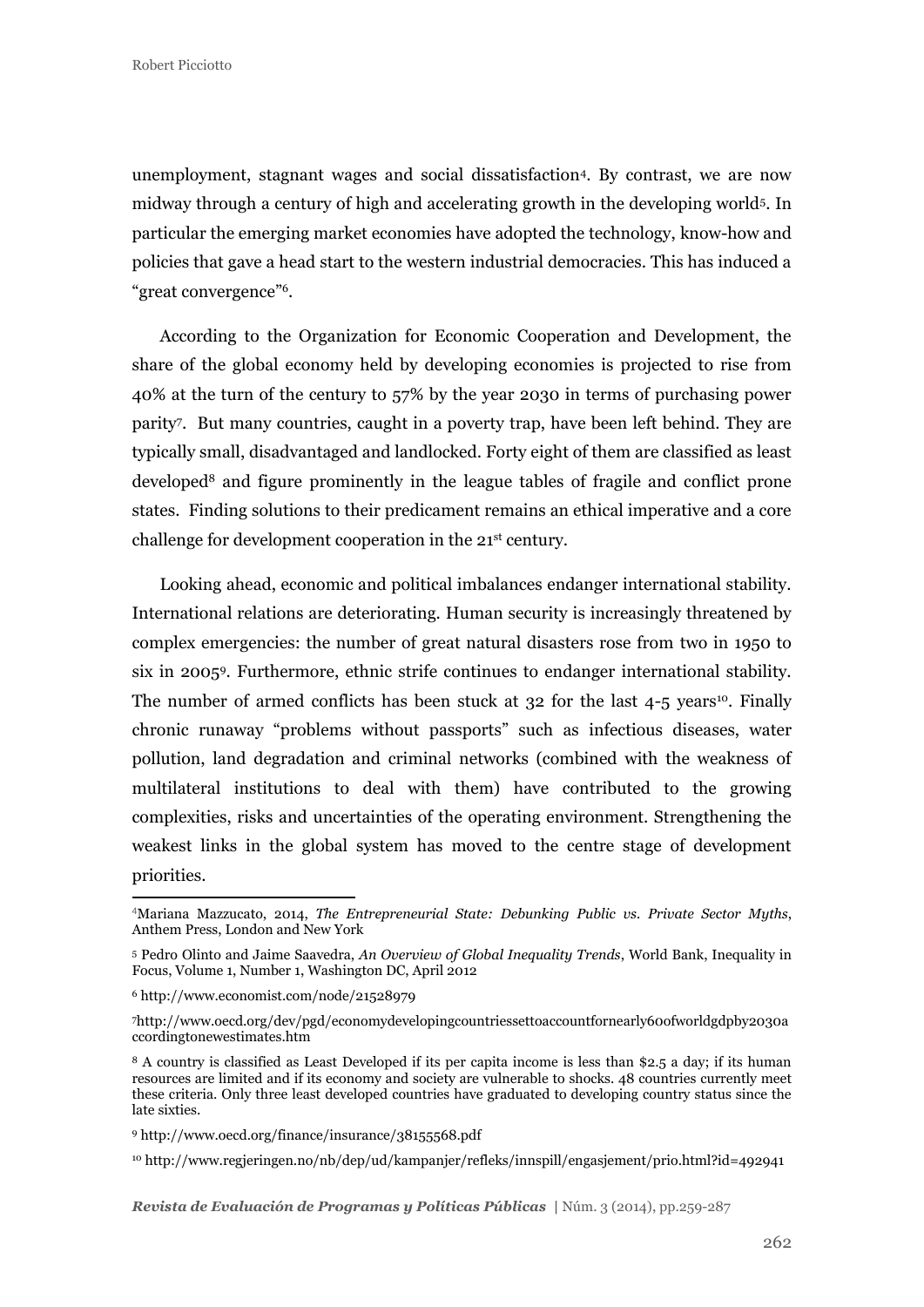These complex and closely interconnected insecurities will not be overcome by existing development policies. They are not environmentally sustainable. Three and a half planets would be needed to accommodate all countries at current UK standards of living<sup>11</sup>. The energy and natural resources intensive development practices that have fueled past development efforts need urgent reform. They have induced temperature rises unknown in human history.

The global eco-system is deteriorating given the complex feedback loops associated with the drying of wetlands, the thawing of permafrost regions and the unabated destruction of rainforests. Land-based species are facing extinction; biodiversity hotspots are under threat and the acidification of oceans is damaging fish stocks. No wonder that sustainability has been selected as the overarching goal of the post 2015 development agenda<sup>12</sup>.

# 2. The new development architecture.

The north-south model of international relations that lumped together emerging middle income economies with low income and vulnerable least developed countries has become anachronistic<sup>13</sup>. New donors have appeared on the development scene. The BRICS' development bank symbolizes the viability and dynamism of emerging market countries; confirms [China's global leadership](http://thediplomat.com/2014/03/the-world-needs-chinas-leadership/) and puts pressure on the IMF and the World Bank to adapt to an emerging economic order<sup>14</sup>.

It is not easy to gauge the precise level of the new donors' contributions since only a few foundations<sup>15</sup> and a handful of non DAC government donors<sup>16</sup> report their bilateral

1

<sup>11</sup> http://www.wwf.org.uk/about\_wwf/press\_centre/?unewsid=6783

<sup>12</sup> http://sustainabledevelopment.un.org/?menu=1300

<sup>13</sup> China's gross domestic product (GDP) already exceeds Japan's while Brazil's will overtake France and the United Kingdom by the middle of this decade.

<sup>14</sup> http://thediplomat.com/2014/07/3-reasons-the-brics-new-development-bank-matters/

<sup>15</sup> Beyond the International Financial Institutions, the Regional Development Banks and the United Nations agencies, the GAVI Alliance, the Global Fund, the Global Environment Facility and the Montreal Protocol submit regular reports to the DAC. See DCD/DAC (2010)32, p.27. According to [http://www.oecd.org/officialdocuments/publicdisplaydocumentpdf/?cote=DCD/DAC/STAT%282011%29](http://www.oecd.org/officialdocuments/publicdisplaydocumentpdf/?cote=DCD/DAC/STAT%282011%2921&docLanguage=En) [21&docLanguage=En,](http://www.oecd.org/officialdocuments/publicdisplaydocumentpdf/?cote=DCD/DAC/STAT%282011%2921&docLanguage=En) pp.5-7 the Gates Foundation has now agreed to send reports to the DAC which hopes to secure reporting from other foundations and international NGOs.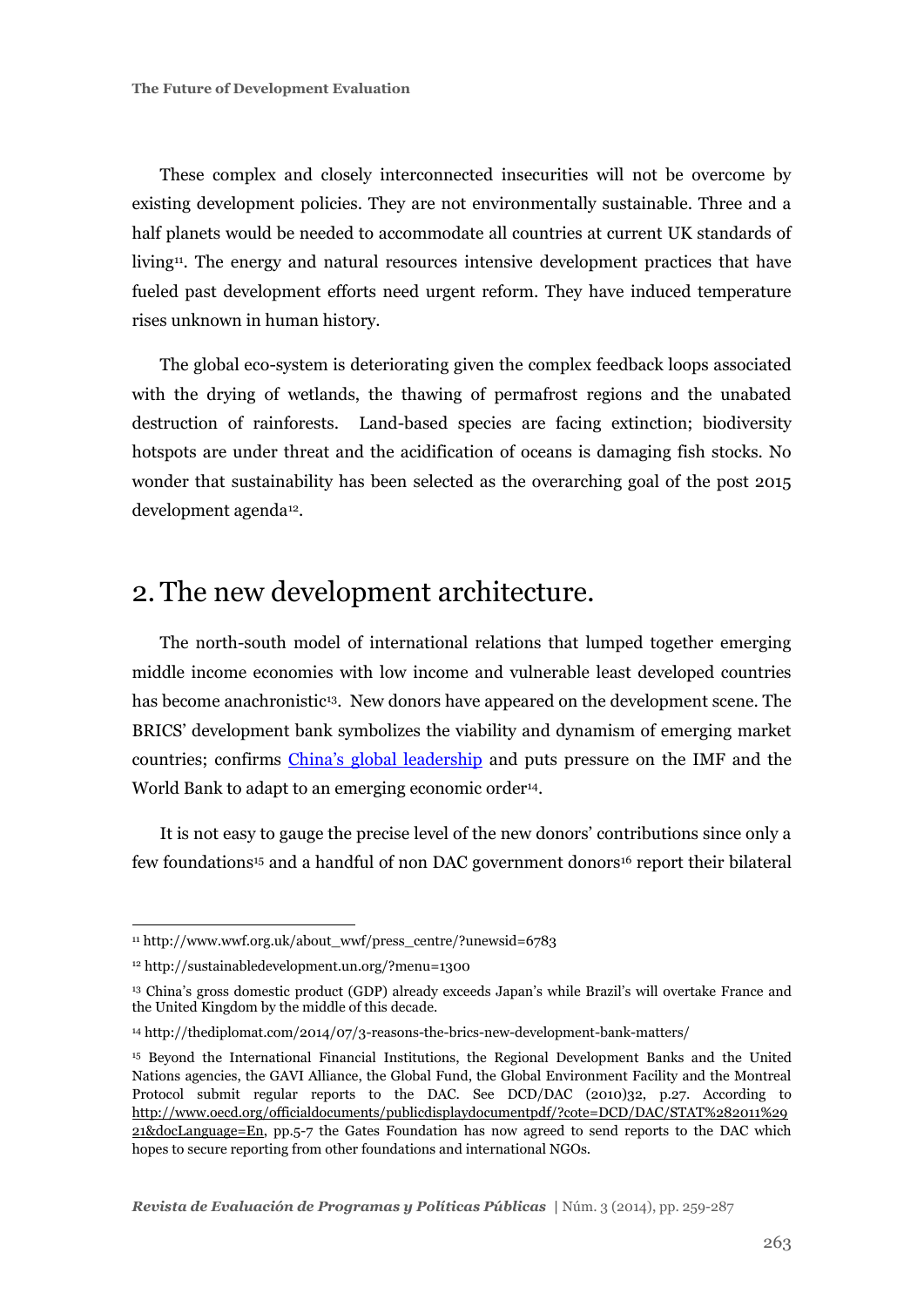Robert Picciotto

aid using DAC standards17. But the aid they are already providing is substantial and growing, e.g. private aid was estimated at \$33.5 billion in 2005 compared to \$107 billion of official development assistance<sup>18</sup>. China has become a large new aid player<sup>19</sup> and Brazil, Russia and India have emerged as significant aid donors on a par with (or even ahead of) such long-time western donors as Finland, Ireland or Portugal.

While the resulting sprawl has contributed to aid incoherence and administrative burdens it has offered new partnership options to developing countries and it has begun to relax the tight hold that high income countries have long exerted on the development cooperation system. In this new context, development evaluation will have to free itself from the top down logic of the aid relationship and become an integral part of governance processes in the public, private and voluntary sectors at local, country, regional and global levels.

The lack of broad based consensus about the ends and means of achieving peace and prosperity coincides with a crisis in development theory<sup>20</sup>. This is opening up a window of opportunity for evaluation. The effectiveness of development strategies differs sharply among countries so that evaluation has a potential comparative advantage as a tailor made practice. It uniquely connects knowledge to policy on a case by case basis. Given rising public demand for more transparency and accountability the global demand for evaluation is growing rapidly.

More than ever development evaluators have an opportunity to make a difference. The era of single economic narratives is over. Developed countries are facing a host of economic and social problems evoking those of the developing world. New conceptions of development are being explored since the industrial democracies are no longer the beacon of sustained economic progress and social harmony and the voices of the south

**.** 

<sup>16</sup> Nineteen non-DAC donors report their aid to OECD DAC (Cyprus, Czech Republic, Estonia, Hungary, Latvia, Lithuania, Poland, Romania, Slovak Republic, Slovenia, Iceland, Israel, Liechenstein, Turkey, Chinese Taipei, Thailand, Kuwait, Saudi Arabia, UAE)

<sup>17</sup> Nineteen non-DAC donors report their aid to OECD DAC (Cyprus, Czech Republic, Estonia, Hungary, Latvia, Lithuania, Poland, Romania, Slovak Republic, Slovenia, Iceland, Israel, Liechtenstein, Turkey, Chinese Taipei, Thailand, Kuwait, Saudi Arabia, UAE)

<sup>18</sup> http://www.brookings.edu/research/papers/2007/08/aid-kharas

<sup>19</sup> http://dalberg.com/blog/?p=1778

<sup>20</sup> E.A. Brett, 2009*, Reconstructing Development Theory: International Equality, Institutional Reform and Social Emancipation,* Palgrave Macmillan, New York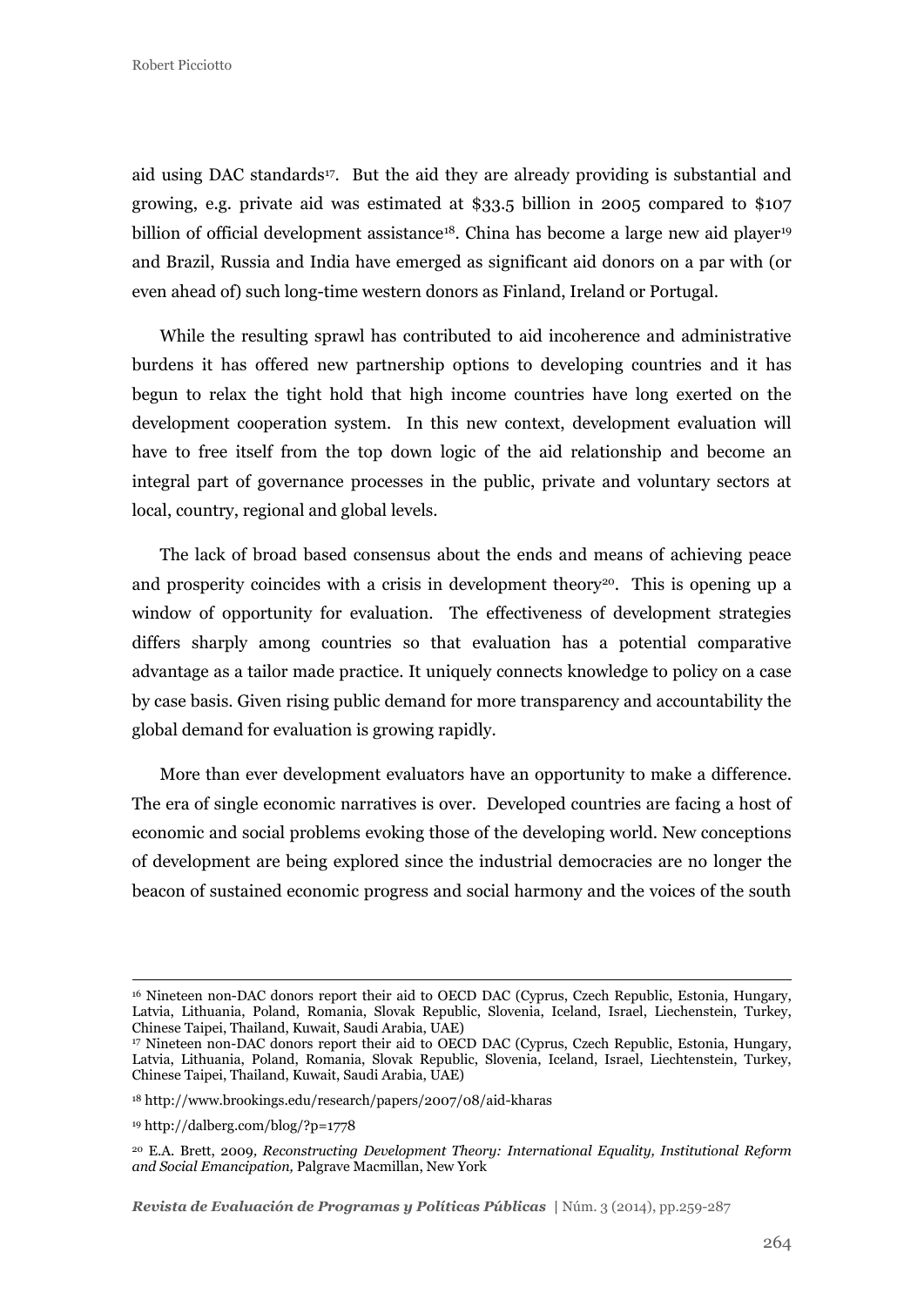have begun to be heard<sup>21</sup>. Development evaluation and the evaluation mainstream are getting closer.

Shifting international wealth patterns mean that the challenge of poverty reduction is now largely concentrated within countries that have the resources to address it directly and on their own. Most middle income countries enjoy the financial scope to tackle extreme poverty within their borders so that development cooperation will no longer be principally about North-South transfers of resources via aid. As a result the rationale for development aid is undergoing fundamental change

In 1990, about 90 percent of the world's poor people (by both \$1.25 and \$2 income per capita per day international poverty lines) lived in low-income countries. By 2008, most of the world's poor lived in middle-income countries: this is where 74% (or 79%) of poor people lived depending on whether measured poverty is measured in terms of \$1.25 or \$2 income per capita per day poverty lines<sup>22</sup>.

Of course, most low income countries are enduring higher poverty rates than middle income countries and several of them will continue to depend on official development aid for decades to come. But non-aid links have become major mechanisms of resource transfer so that development evaluation must now contend with a complex web of cross border relationships. In this context, development interventions with scaling up or policy reform potential are at a premium:

- Developing countries' exports (about US\$5.8 trillion) are about 45 times the level of 2010 official aid flows.<sup>23</sup>
- Remittances from migrants (US\$283 billion) are 2.2 times as large as aid flows.<sup>24</sup>

1

<sup>&</sup>lt;sup>21</sup> [http://europeanevaluation.org/sites/default/files/ees\\_newsletter/ees-newsletter-2014-06-july-05](http://europeanevaluation.org/sites/default/files/ees_newsletter/ees-newsletter-2014-06-july-05-web.pdf) [web.pdf](http://europeanevaluation.org/sites/default/files/ees_newsletter/ees-newsletter-2014-06-july-05-web.pdf) (page 9)

<sup>22</sup> http://www.cgdev.org/files/1426481\_file\_Sumner\_where\_in\_the\_world\_FINAL.pdf

<sup>&</sup>lt;sup>23</sup> [http://www.oecd.org/document/49/0,3746,en\\_2649\\_34447\\_46582641\\_1\\_1\\_1\\_1,00.html](http://www.oecd.org/document/49/0,3746,en_2649_34447_46582641_1_1_1_1,00.html) shows DAC donor aid at US\$129 billion. The trade number is the 2008 level according to WTO. It dipped by eight percent in 2009 but more than fully recovered in 2010. See <http://www.imf.org/external/pubs/ft/weo/2011/01/index.htm> and http://www.wto.org/english/thewto\_e/coher\_e/mdg\_e/development\_e.htm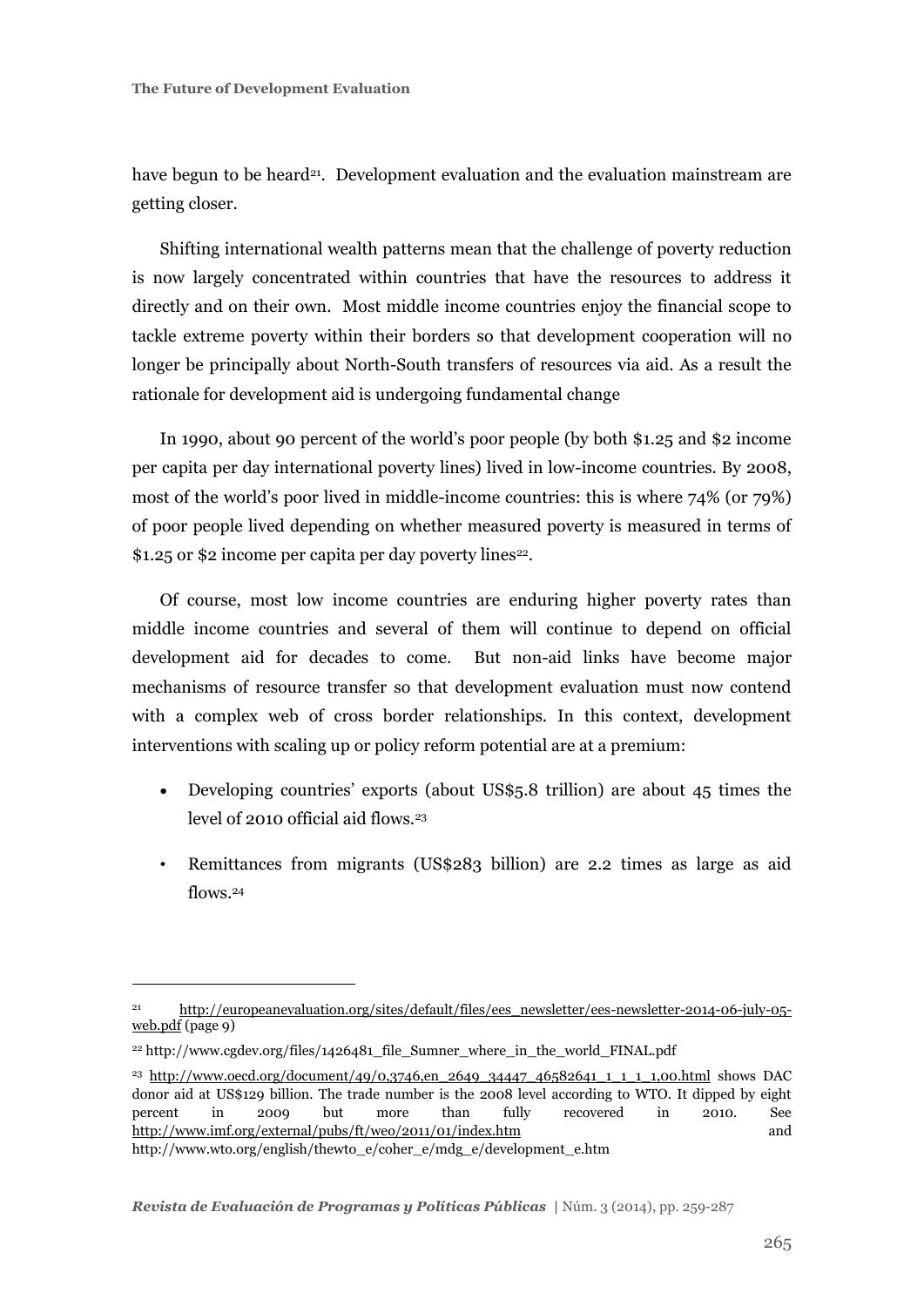- Foreign direct investment (US\$548 billion) is 4.2 times as large as official aid flows.<sup>25</sup>
- Royalty and license fees paid by developing countries to developed countries (US\$27 billion) are more than one-fifth of official aid flows.<sup>26</sup>
- The huge damage to developing countries caused by climate change as a result of OECD countries' unsustainable environmental practices is getting worse, given the rapid growth in emerging market countries.<sup>27</sup>

The increasingly interconnected global system is refocusing the scope of development policy research and broadening the concerns of development evaluators. Individually as well collectively the powerful transmission belts of globalization are dwarfing the money impact of aid and creating new and powerful connections between industrialized and developing countries, as well as among developing countries

## 3. Evaluation trends.

**.** 

The new international order is inducing development evaluation to conquer new frontiers and to become embedded within countries in order to remain relevant. Its value and legitimacy will ultimately depend on the extent to which it influences decision making in ways that expand the freedoms that the peoples of the world enjoy28. Of course, it will at any one time continue to be shaped by the dominant paradigm that animates public policy.

Evert Vedung's model of evaluation diffusion portrays the history of evaluation as a succession of *waves* driven by the prevailing winds of popular sentiment and political

<sup>24</sup> Remittance flows to developing countries stood at US\$283 billion in 2008 according to the World Bank (Migration and Development Brief 8, November 11, 2008) which projected them to dip slightly in 2009 and more than fully recover in 2010.

<sup>25</sup> United Nations Conference on Trade and Development, *World Investment Report, 2010, Investing in a Low-Carbon Economy,* United Nations, New York and Geneva, 2010

<sup>26</sup> This World Bank estimate is for 2007 (*2009 World Bank Indicators)*. It compares to official development assistance of US\$104 billion for that year according to DAC statistics.

<sup>27</sup> United Nations Framework Convention on Climate Change, *Impacts, vulnerabilities and adaptation in developing countries,* UNFCC Secretariat, Bonn (Germany), 2007.

<sup>28</sup> Amartya Sen (1999) *Development as Freedom*, Anchor Books, Random House, New York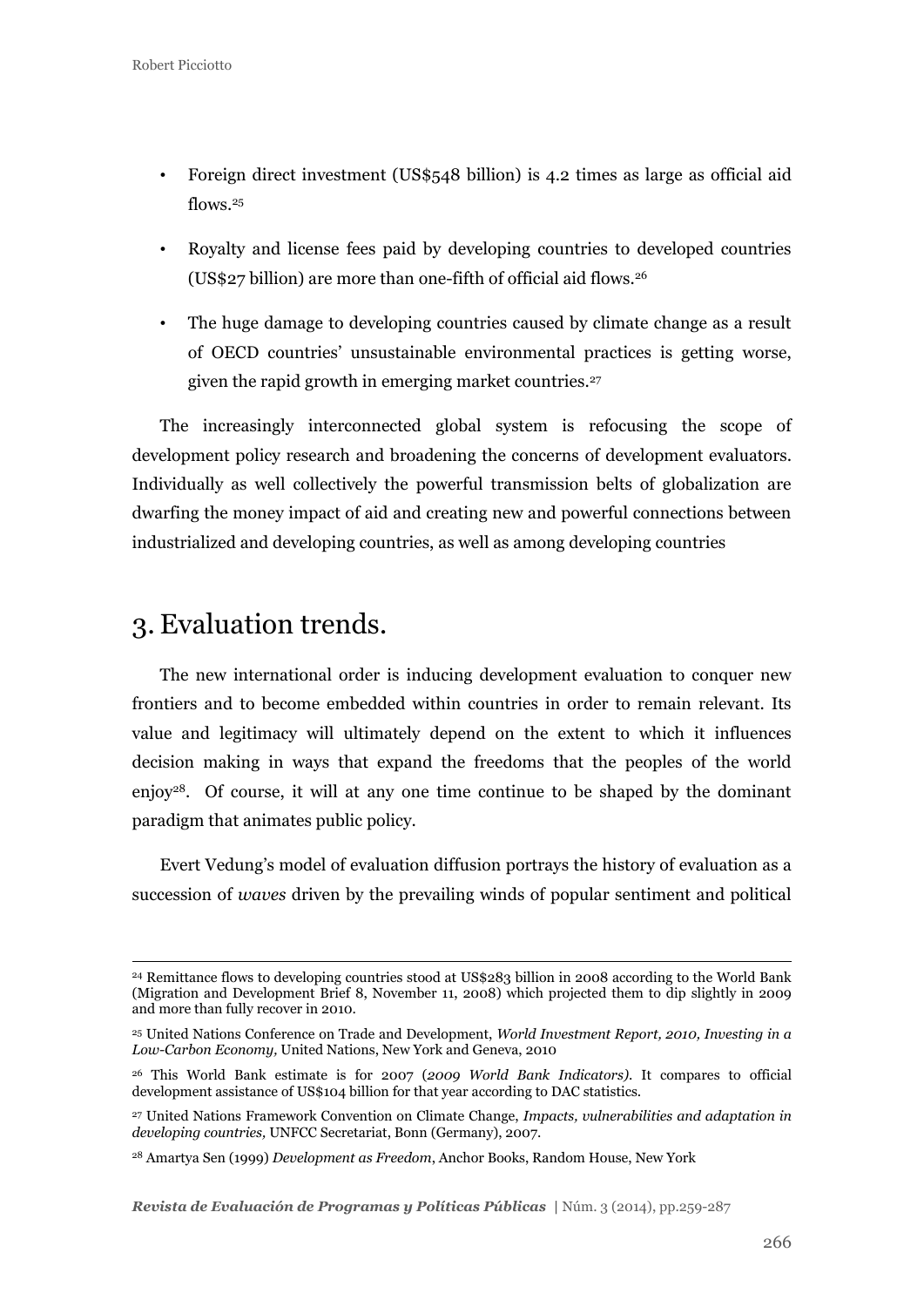ideology29. Each wave eventually subsides but only after it has reshaped the evaluation shore line and left behind layers of intellectual sediment that enrich the discipline.

Thus Don Campbell's "*experimenting society*" was emblematic of the first wave in the early1960's. It was rationalist, science based, positivist and meritocratic.

The second wave was followed by a *dialogue-oriented*, constructivist, participatory and pluralistic wave that surged in the late 1960's. The political winds shifted sharply to the right in the mid-eighties. Suddenly big government was perceived as the problem rather than the solution and a *neo-liberal* wave swelled and engulfed the evaluation discipline. We are now surfing a fourth wave which is *evidence based*; takes neoliberalism for granted and restores experimentalism as the privileged approach of the evaluation enterprise.

The current wave legitimizes value free evaluation by clothing it in technocratic apparel. It gives pride of place to the achievement of pre-determined goals set by vested power30. It thrives on tracking progress through self serving indicators. But countervailing currents are already brewing. A new evaluation wave has begun to swell. It will be propelled by three major forces – internationalization; the new information and communications technologies and the popular clamor for social change in all corners of the world.

### 4.Internationalization.

1

Right under the surface of the doctrinal waves described by Evert Vedung a strong tide began to surge in the early 1990's: internationalization. It was detected by Eleanor Chelimsky in 199531. The UK Evaluation Society was set up in 1992. France and the European Evaluation Society followed in 1994. Next, came Malaysia and Peru and in 1997 Italy came on board as well as Germany/Austria.

<sup>29</sup> Evert Vedung, *Four Waves of Evaluation Diffusion*, Evaluation, July 2010, 16:263-277

<sup>30</sup> House, E.R., *Blowback, Consequences of Evaluation for Evaluation*, American Journal of Evaluation, December 2008 vol. 29 no. 4 416-426. Sage Publications

<sup>31</sup> E. Chelimsky and W. Shadish, *Evaluation for the 21st Century*, , Sage Publications, London and Thousand Oaks, California, 1997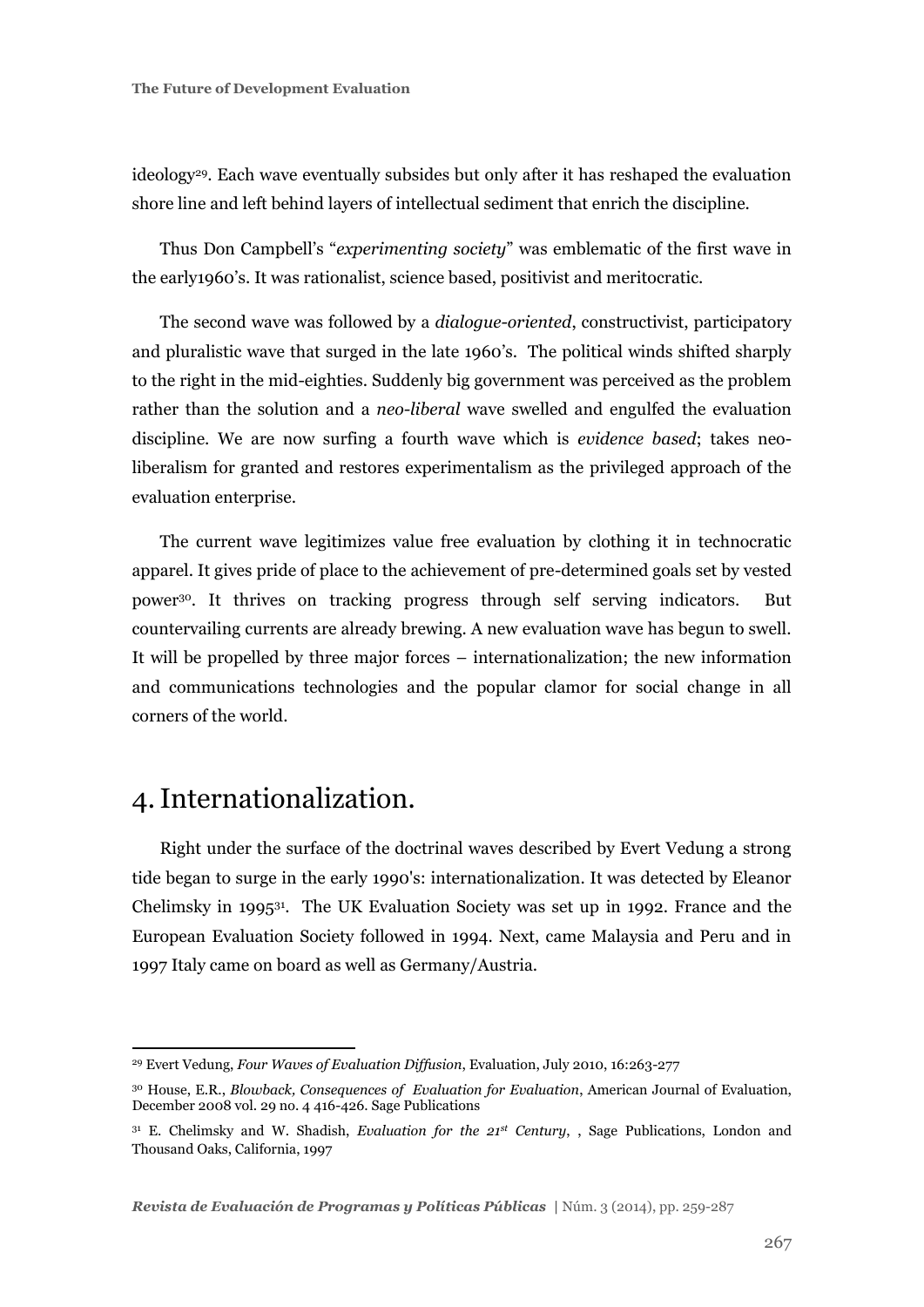**.** 

By the turn of the century 20 evaluation associations were operating and by the end of 2012, EvalPartners under the International Organization for Cooperation in Evaluation (IOCE) had identified 114 evaluation groupings globally, of which almost 40% are informal networks. This bewildering diversity of evaluation networks, associations and conferences has facilitated the spread of ideas. Evaluation has crossed borders and gone global. The logical culmination of this trend will be reached in 2015, the *international year of evaluation* recently announced by the International Organization for Cooperation in Evaluation (IOCE)<sup>32</sup> .

#### 5. The new technologies.

We live in a 'plugged in' world. For better or for worse we have become inextricably intertwined socially, financially and culturally. In pursuit of the post 2015 development vision, evaluators will use the new *information technologies* in order to combine their assets and improve evaluation practice.

We are right in the middle of a quiet, gradual and irreversible global transformation of society and this is bound to affect the evaluation discipline. Following the main frame era and the PC era associated with past evaluation waves a *new generation* evaluation movement has arisen. The new movement combines the social energies triggered by Web 2.0 and the analytical potential of 'big data' associated with Web 3.0.

The term Web 2.0 evokes [information sharing](http://en.wikipedia.org/wiki/Information_sharing) and [user-centered designs](http://en.wikipedia.org/wiki/User-centered_design) as well as [collaboration](http://en.wikipedia.org/wiki/Collaboration) through social networking. It evokes the systematic use of social software at all stages of the evaluation process and the growing use of applications to carry out evaluations. It relies on the stakeholders themselves to create and publish evaluation content. It wires evaluators, program managers and ultimate beneficiaries closer together through social networks.

Under Web 2.0 shared measurement systems nurture social capital, forge deeper understandings and increase transparency and accountability. The new technologies

<sup>32</sup>IOCE through [EvalPartners,](http://mymande.org/evalpartners) the global movement to strengthen national evaluation capacities, made this announcement at th[e Third International Conference on National Evaluation Capacities](http://www.nec2013.org/) organized in São Paulo, Brazil, 29 Sep - 2 Oct 2013.

http://mymande.org/evalyear/Declaring 2015 as the International Year of Evaluation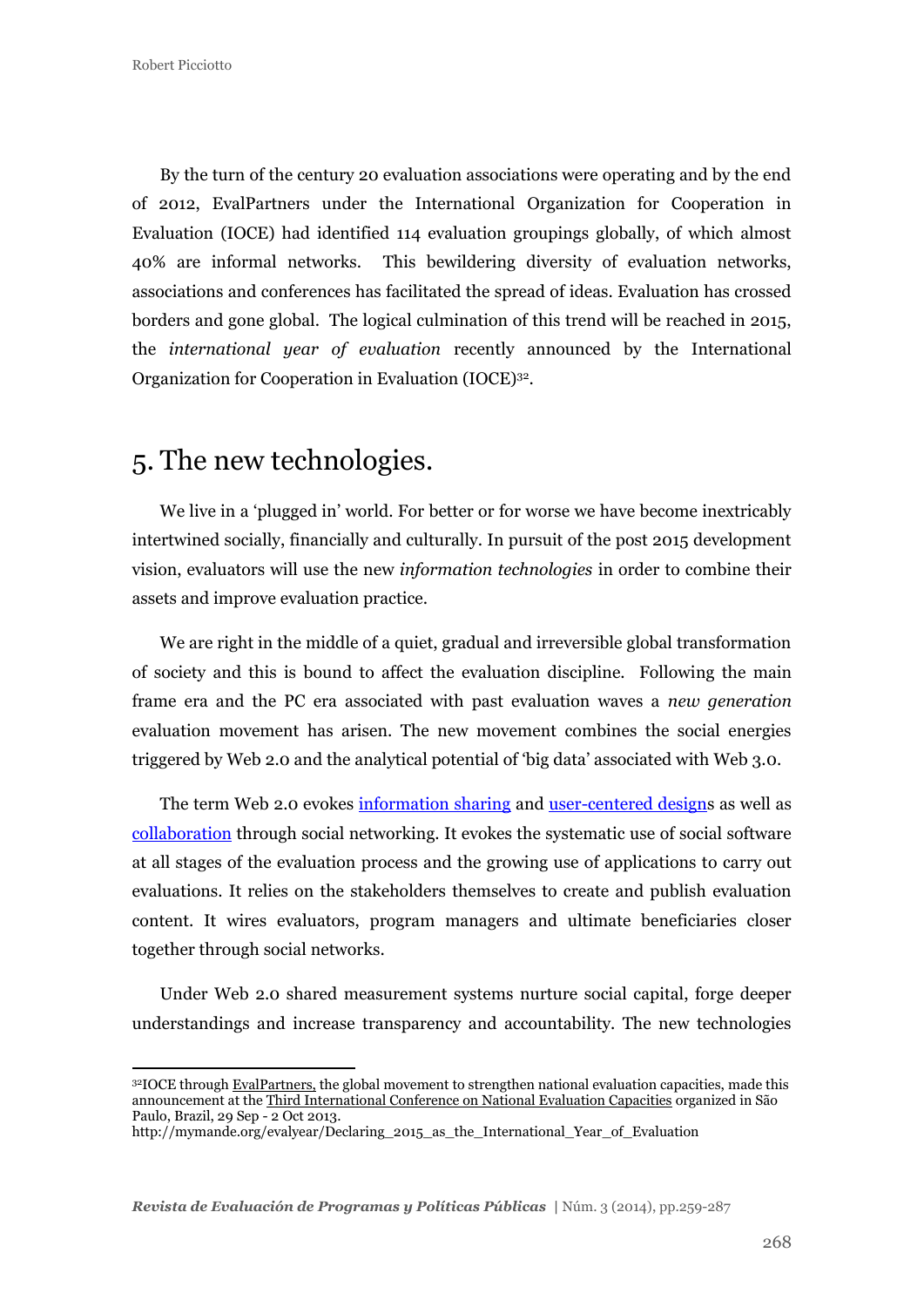also offer new ways of presenting evaluation results. Instead of long winded and bulky reports, clients will be presented with virtual presentations of brief texts summarizing comparative perspectives, vivid images, and video content including hyperlinks that allow drilling into technical content and the back up evidence. Just as for Wikipedia, the evaluation will be governed by voluntary contributions and informal networking<sup>33</sup> .

The term Web 3.0 is still contested but all definitions point to the potential of advanced *search engines* that whirl and sift through the torrents of big data currently flowing through the worldwide web. The explosion of social media and the increasingly robust digital infrastructure of the developing world are generating huge amounts of data.

Millions of sensors are embedded in mobile phones, ATM machines, personal computers, pads, tablets, transport vehicles and industrial machines. Individuals churn out a phenomenal and burgeoning volume of data as they move about, engage in commercial transactions or connect with others.

Given these developments, Web 3.0 makes use of digital data exhaust secured from service providers; local radio calls and information hot lines; 'digital smoke signals' secured from social network sites; triangulation of program beneficiaries' location with socio-economic regional characteristic and program performance data; social networking tools; and performance data collected at the source through mobile phones.

### 6. Social change.

**.** 

Development evaluators will also tap their unique comparative advantage relative to the applied social sciences– a value driven mandate and a commitment to the public interest. The foundations of evaluation are consistent with liberal democratic ideals. Belief in democracy is associated with faith in progress and confidence in the future. Most prosperous and stable countries are representative democracies34. Even the most authoritarian governments claim to be democratic.

<sup>33</sup> http://www.fsg.org/tabid/191/ArticleId/964/Default.aspx?srpush=true

<sup>34</sup> The ten highest ranking countries in the Legatum Index (http://www.prosperity.com) that ranks countries according to their wealth, growth and quality of life are democracies. In such countries the rule of law enforces contracts and property rights and popular representation gives legitimacy to government.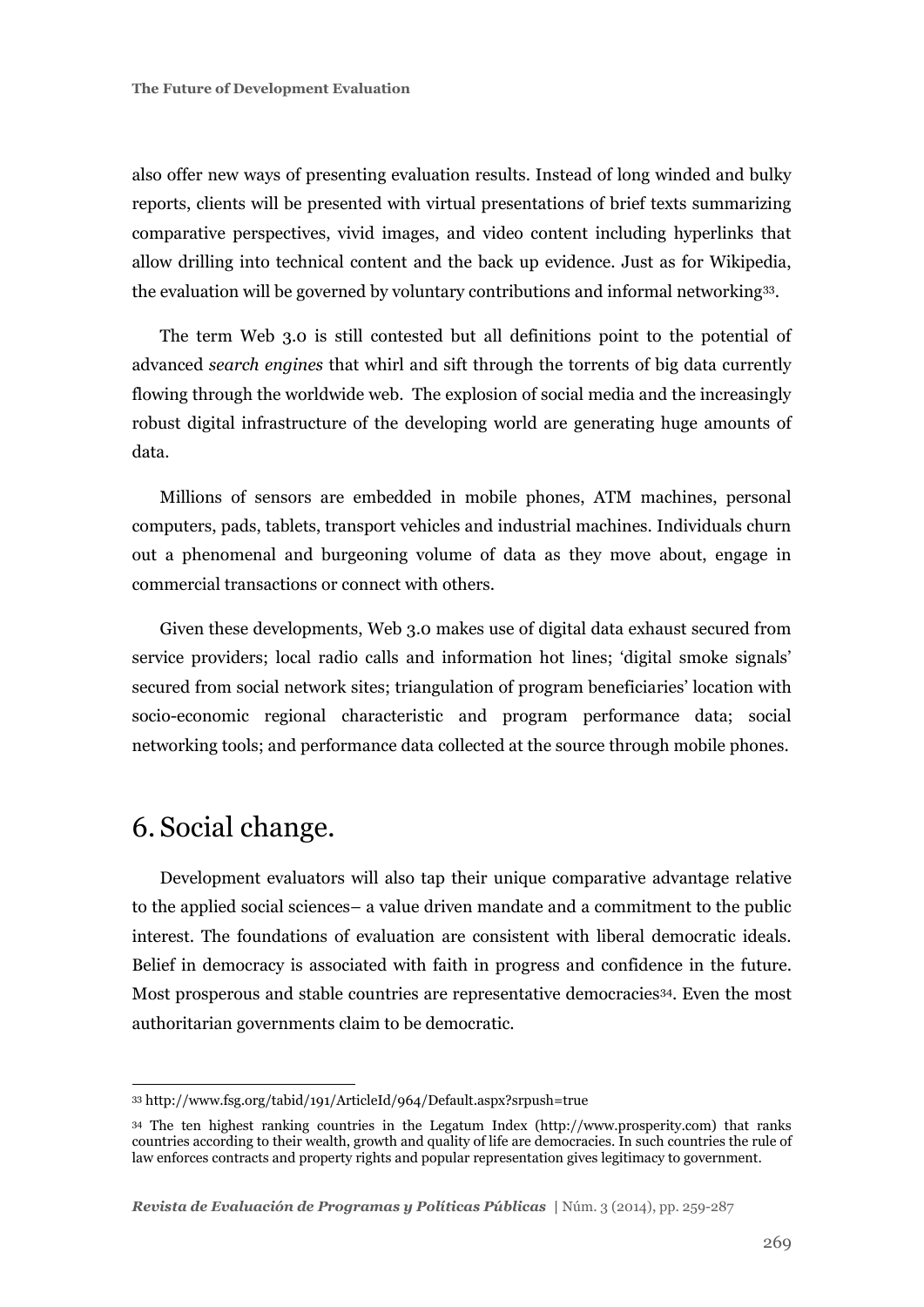Robert Picciotto

Yet fresh doubts about the effectiveness of liberal democracies are spreading. The notion that they are most successful at triggering economic growth and sustaining prosperity is no longer widely held. The advent of market socialism in China and its remarkable success in generating rapid economic growth and poverty reduction combined with the economic insecurity still haunting western economies have generated unease about the notion that liberal democracy and development go hand in hand.

The global progress towards liberal democracy appears to have stalled. For the eighth consecutive year Freedom House's annual report has reported setbacks. Whereas in 2013 forty countries experienced greater freedoms fifty four countries registered declines35. Modern authoritarianism seeks to dominate all branches of government as well as the civil society and the press. Its appeal lies in promises of rapid economic development.

It is now well established that inequality within the industrial democracies is extraordinarily high and getting worse<sup>36</sup>. The hollowing of the middle class and the persistence of high unemployment are undermining faith in the liberal democratic model. Extremist political parties are getting more adherents.

Reducing inequality and bolstering long term economic growth are two sides of the same coin. IMF economists have found that in rich as well as poor countries inequality is strongly correlated with shorter spells of economic expansion and thus less growth over time37. Similarly the Organization for Economic Cooperation and Development has stressed that high levels of pay inequality reduce growth prospects<sup>38</sup>. Finally the Brookings Institution has concluded that globally, economic disparities pose even greater challenges as they can contribute to cycles of poverty, disease, social unrest and political turmoil<sup>39</sup> .

Mass protests and popular battles over public space are leading indicators of social change. Evaluation will not have legitimacy unless it serves the liberal democratic

**.** 

<sup>35</sup> http://www.freedomhouse.org/report/freedom-world/freedom-world-2014#.U76nmZRdUuc

<sup>36</sup> Pedro Olinto and Jaime Saavedra, *An Overview of Global Inequality Trends*, World Bank, Inequality in Focus, Volume 1, Number 1, Washington DC, April 2012

http://www.imf.org/external/np/pp/eng/2014/012314.pdf

<sup>38</sup> http://www.oecd.org/forum/oecdyearbook/inclusive-growth-making-it-happen.htm

<sup>39</sup> http://www.brookings.edu/research/topics/inequality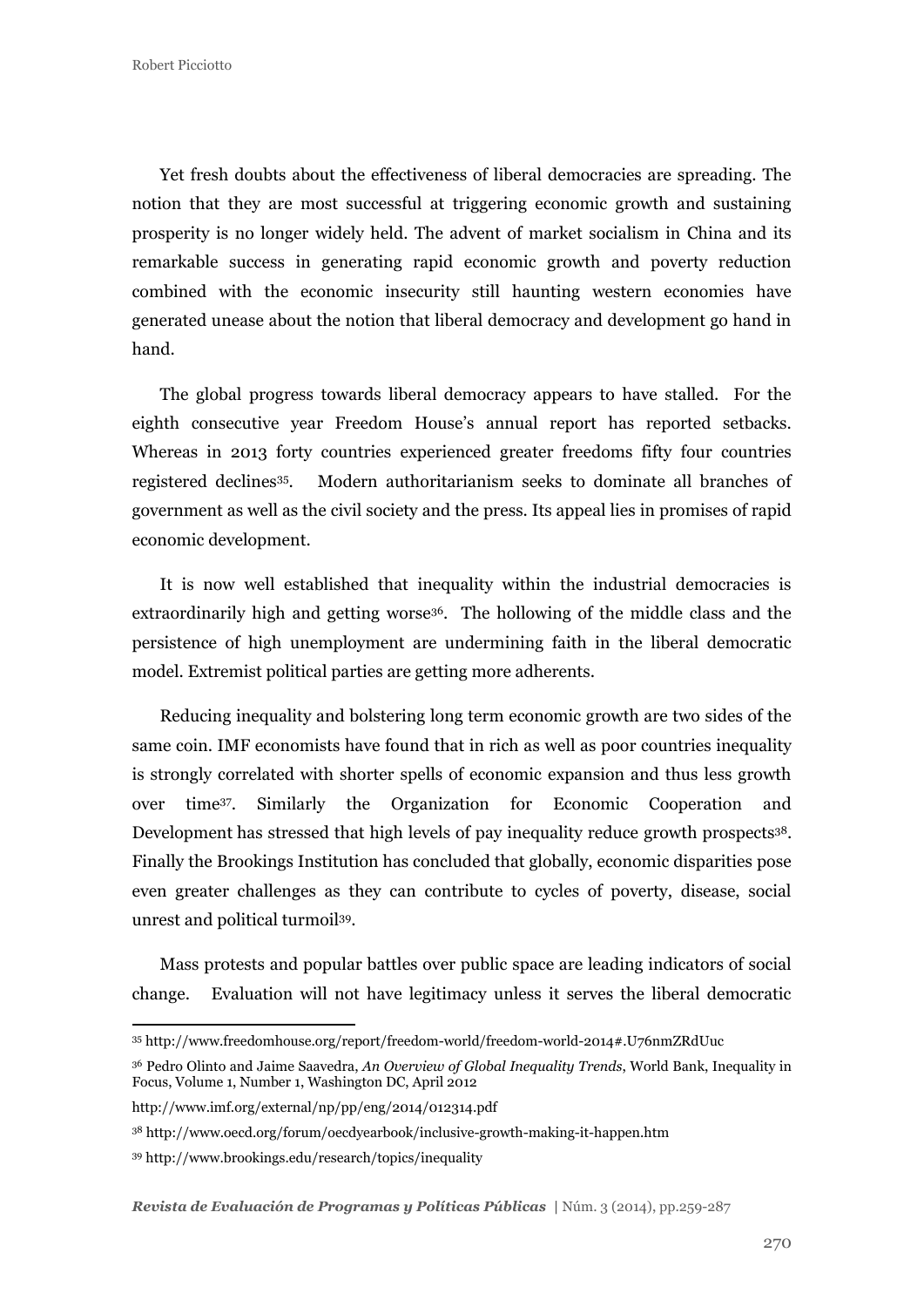ideals under which all citizens are equal before the law and all voices are heard in the governance of society. But in order to be relevant evaluation will have to adopt diverse strategies to help resolve a host of collective action dilemmas in a variety of governance environments.

### 7. The limits of current evaluation models.

The dominant evaluation models currently on offer have merit in particular circumstances. But they are not fit for challenging the status quo, promoting radically different policy solutions or probing the political dynamics that lie behind existing policies and programs. They fall into three basic categories.

The first group emphasizes *compliance*. It examines whether public resources have been applied within existing rules and regulations. Like auditing it is goal based. It assumes that adherence to pre-determined norms is desirable. But what if these goals do not address issues of inequality, social inclusion and environmental sustainability?

The second group is oriented towards social learning. When *knowledge creation* is the main goal evaluation is akin to social science research. The focus of this group of models is on whether a policy or a program works. It puts attribution at the centre of the evaluation stage. But it is often value free. It raises the question of what knowledge is being sought and why.

The third group is dedicated to *improved decision making*. It emphasizes instrumental utilization of evaluation findings. Active listening, fulsome engagement with evaluation stakeholders and close attention to evaluation dissemination and follow up characterize this group of models. But here again one needs to ascertain whose decisions are being examined and what impact such decisions have on various groups.Lack of independence is the greatest threat to the ethical validity of this approach. If evaluators judge their own success by the actual use of their findings and recommendations are they likely to be objective and independent?

Looking at the state of evaluation today it is hard to avoid the conclusion that client controlled evaluations have contributed to the timidity of evaluation agendas. Goal achievement evaluation models still dominate evaluation practice. Delivering on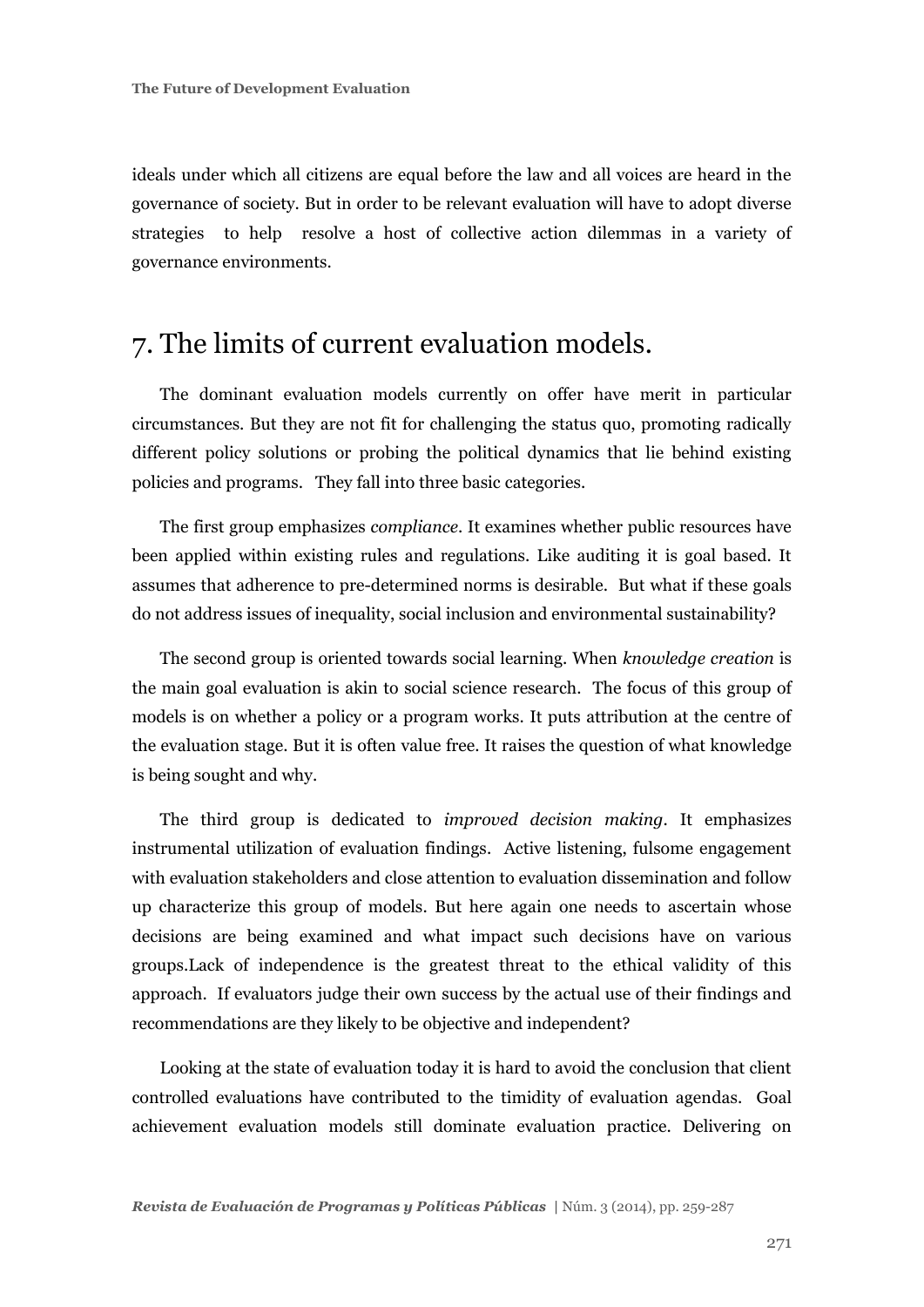**.** 

intended goals matters of course but whose goals? Whose values are used to ascertain the merit and worth of results achieved?

Finally do we have the right evaluation guidelines? The enormously influential American Evaluation Association Guiding Principles urge evaluators to meet legitimate clients' needs whenever it is feasible and appropriate to do so. They give pride of place to the utilization of evaluation results by program managers and policy makers<sup>40</sup>. The unintended consequence has been a neglect of the social dimensions of policies and programs.

#### 8.What about democratic evaluation?

Giving voice to the citizenry has been the main aim of a neglected evaluation model: democratic evaluation41. It originated in the second dialogical wave of evaluation diffusion. Barry MacDonald, its pioneer, made clear that "sponsorship of the evaluation study does not in itself confer a special claim upon this service". He recognized the need for the evaluator to engage "in periodic negotiation of his relationship with program sponsors and participants". But he chose to reduce evaluation to an information service to the community<sup>42</sup> .

Unfortunately a neutral brokering role is ill adapted to utterly dysfunctional governance contexts. The model works best in authorizing environments where communicative rationality prevails and rational discourse buttressed by ethics can influence decision making. It is not accidental that democratic evaluation emerged in the United Kingdom at a time and in a sector (education) when it was sensible to "take seriously, rather than for granted, the public rhetoric of the liberal democratic state".

To strengthen the MacDonald approach and help promote the interests of the weakest and the least fortunate Ernest House and Kenneth Howe revised the traditional democratic evaluation model:

<sup>40</sup> The guiding principle related to the public interest is not phrased as strongly: "Evaluators articulate and take into account the diversity of interests and values that may be related to the general and public welfare".

<sup>41</sup> Deliberative democratic evaluation is similar: it is inclusive; dialogical, deliberative, participatory and sensitive to power imbalances (House, 1999).

<sup>42</sup> MacDonald, B. (1976). *Evaluation and the control of education*. In D. Tawney (Ed.), Curriculum evaluation today: Trends and implications (pp. 125–134). London: Macmillan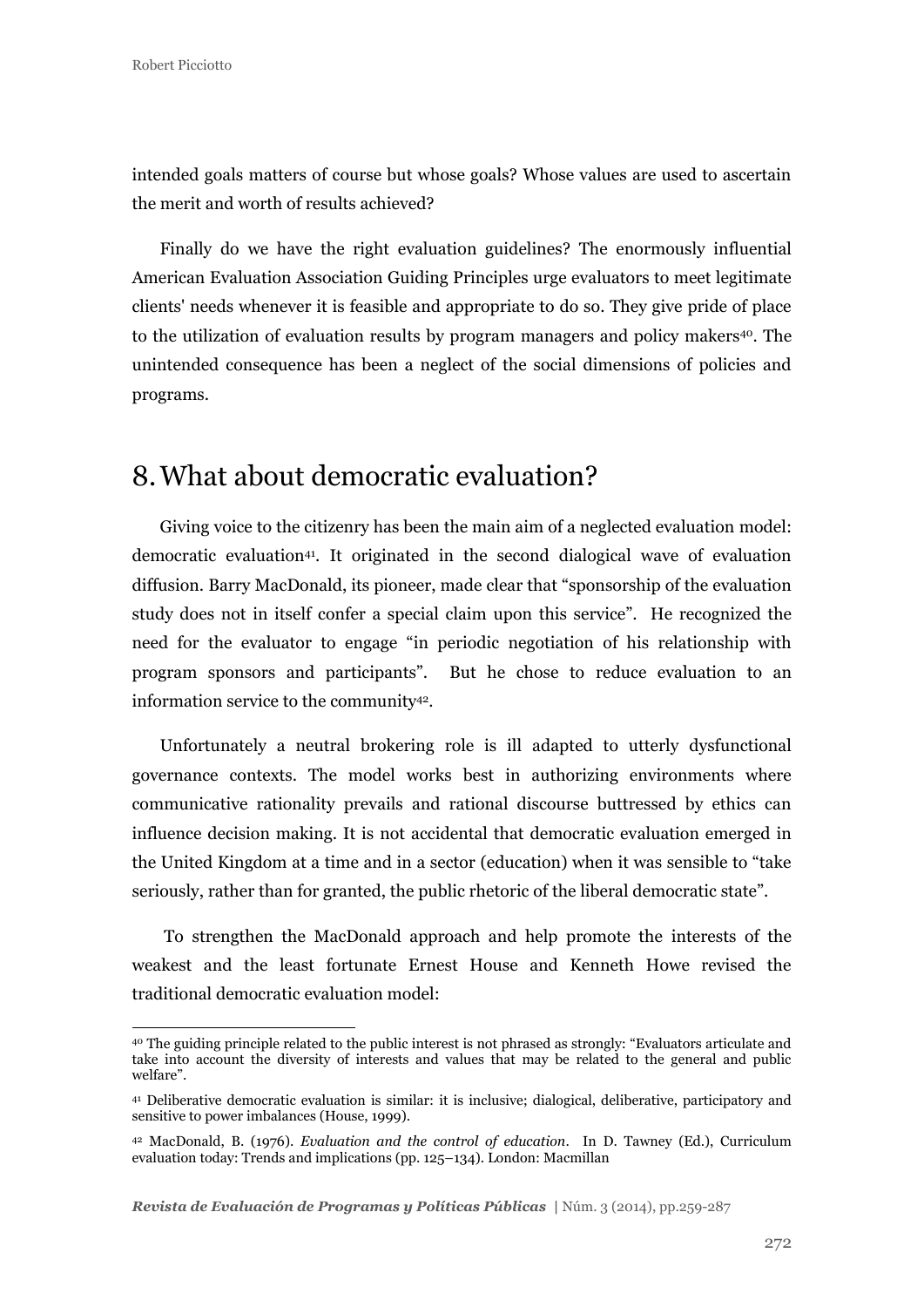"I favor an approach called deliberative democratic evaluation that includes all relevant stakeholders, promotes dialogue with and among stakeholders and involves stakeholders in extended deliberation processes. Its three key components are inclusion, dialogue and deliberation. Inclusion means working with underrepresented and powerless groups as key stakeholders of the evaluation, not just the sponsors and powerful stakeholders; extensive dialogue increases the chances of evaluators understanding stakeholders understanding each other; and extended deliberations is careful reasoned discussion of issues, values and findings of all concerned.43"

House acknowledged that the model is an ideal that cannot ever be fully realized in a world of unexamined interests and values, power asymmetries and exclusion of weak segments of society. For him the democratic "evaluator is not a passive bystander, an innocent facilitator, or a philosopher kind who makes decisions for others, but rather a conscientious professional who adheres to carefully considered principles" <sup>44</sup> .

This implies a more activist stance as required in authorizing environments that are partially democratic. But for both for MacDonald and for House/Howe the instrument of choice is expert facilitation. This falls short in authorizing environments that do not tolerate dissent and/or for assignments that are closely controlled by evaluation sponsors.

Refraining from values in the evaluation process does not rise up to the wicked challenges imposed by dysfunctional governance contexts.

In particular, evaluation in developing countries must frequently contend with authorizing environments in which governments have been captured by personal or private networks or in which a central ruling elite exercises full control over public affairs. In such patrimonial situations the country's political economy drives the policy processes within which evaluation services are delivered so that opportunities to elicit effective demand for evaluation calls for tailor-made approaches that focus on civil

**.** 

<sup>43</sup> House, E.R., (2005) *The Many Forms of Democratic Evaluation*, The Evaluation Exchange, Volume XI, Number 3, Fall, Cambridge, Mass,, Harvard Family Research Project

<sup>44</sup> House E.R. and Howe K. R. (1999) Values in evaluation and social research, London and Thousand Oaks, California: Sage Publications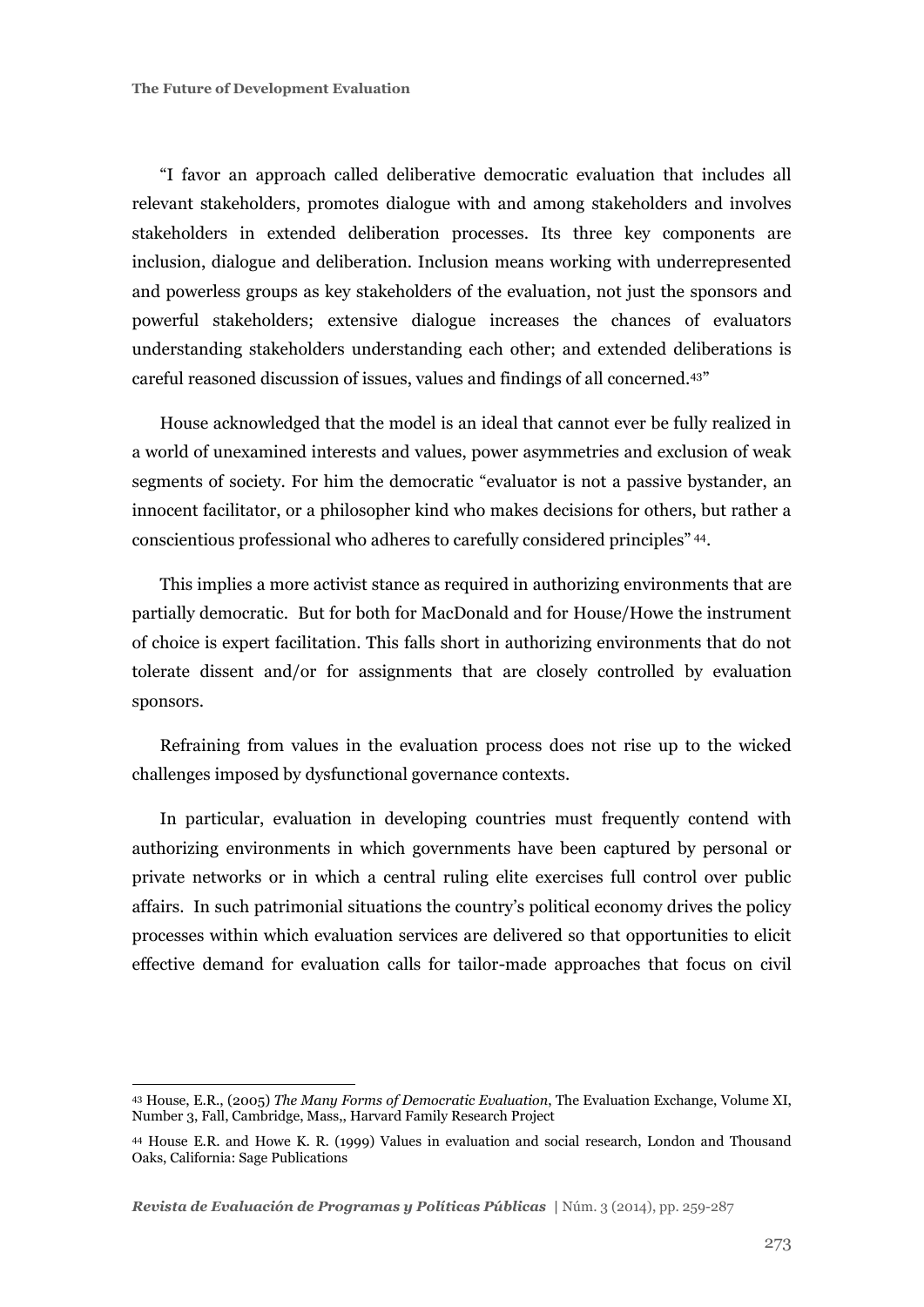**.** 

society organizations, local think tanks and universities and reframe technocratic issues as political in order to promote evaluation for democracy<sup>45</sup> .

# 9. Democratic evaluation for the 21st Century.

Undoubtedly all current evaluation approaches have useful features and fulfill valuable services. They will all continue to have adherents and to fulfill useful social functions. Utilization focused evaluation helps decision making but it is subservient to the values of its sponsors and lacks independence. Knowledge acquisition and accountability models are independent but mostly value free. David Fetterman's empowerment evaluation as well as participatory evaluation approaches used in knowledge acquisition and accountability models help to level the policy playing field but they ultimately lack independence<sup>46</sup> .

|                                 | Low independence                                                      | High independence                                         |
|---------------------------------|-----------------------------------------------------------------------|-----------------------------------------------------------|
| High<br>transformative<br>value | Participatory evaluation;<br>empowerment evaluation models            | Social justice models;<br>democratic evaluation<br>models |
| Low<br>transformative<br>value  | Utilization focused evaluation<br>models; developmental<br>evaluation | Accountability models;<br>knowledge acquisition<br>models |

**Table 1:** Independence and transformative value among evaluation models

As Table 1 above suggests, only the democratic evaluation and social justice oriented approaches championed by Donna Mertens<sup>47</sup> combine social values and independence.

<sup>45</sup> Feinstein O. and Porter S. (2014), *Reframing Evaluation Capacity Development in Africa*; Evaluation Connections, European Evaluation Society, July

<sup>(</sup>http://europeanevaluation.org/sites/default/files/ees\_newsletter/ees-newsletter-2014-06-july-05 web.pdf )

<sup>46</sup> David Fetterman, *Empowerment evaluation*, Evaluation Practice,15, 1-15, 1994

<sup>47</sup> Mertens, D.M. and Wilson, A.T., (2012), *Program evaluation theory and practice: a comprehensive guide*,. New York, Guilford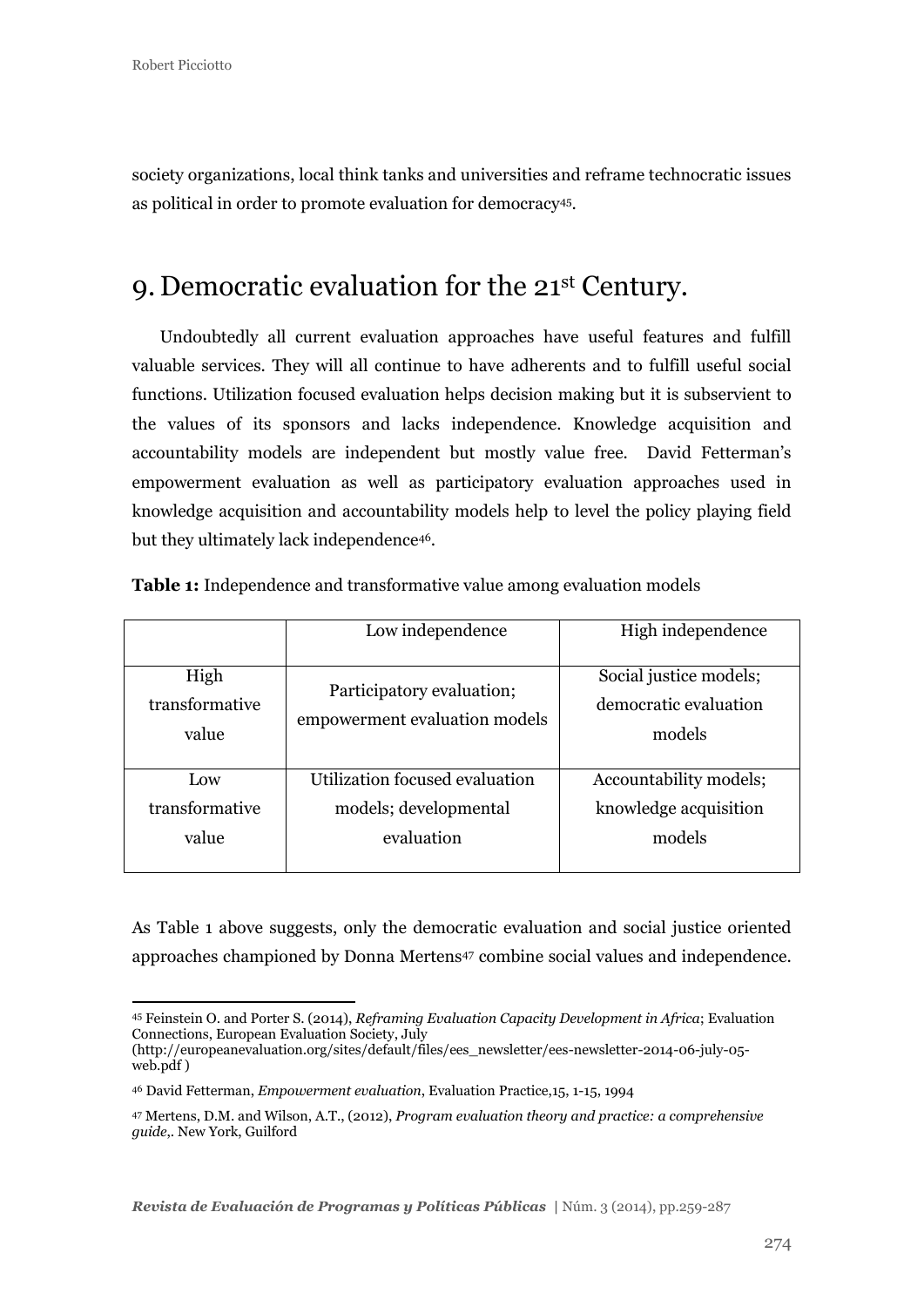Barry MacDonald's original model and House/Howe deliberative democratic evaluation models are highly relevant to social change in many contexts. But not in all: serving the public interest and speaking truth to power in situations where democracy is absent, social inequities are rampant and governance has been captured by vested interests calls for a contemporary variant.

In adverse authorizing environments an alternative evaluation model (*independent democratic evaluation*) would emphasize professional independence, analytical rigor and engagement with citizens and the civil society. It would aim at reforming evaluation governance in society by breaking the chains of fee dependence and asserting its autonomy in shaping evaluation agendas and selecting evaluation methods. It would not shy away from advocating measures or recommending actions at the service of democratic ideals of freedom and equality. It would be armed with knowledge about recent policy research findings about inequality and draw on the contemporary ideas of social justice and ethical principles inspired by contemporary moral philosophers.

|                            | Traditional<br>democratic<br>evaluation            | Deliberative<br>democratic evaluation                    | Independent democratic<br>evaluation             |
|----------------------------|----------------------------------------------------|----------------------------------------------------------|--------------------------------------------------|
| Authorizing<br>environment | Liberal democracy;<br>"town meeting"<br>democracy; | Illiberal democracy;<br>developmental state              | Neo-patrimonial; captured<br>by vested interests |
| Evaluator role             | Neutral brokering;<br>facilitation, etc.           | Activist; inclusive;<br>empowers<br>disadvantaged groups | Owns evaluation product                          |
| Fee dependence             | Yes                                                | $Yes - mostly$                                           | No                                               |
| Recommendatory             | N <sub>0</sub>                                     | N <sub>0</sub>                                           | Yes                                              |

#### **Table 2:** Democratic evaluation models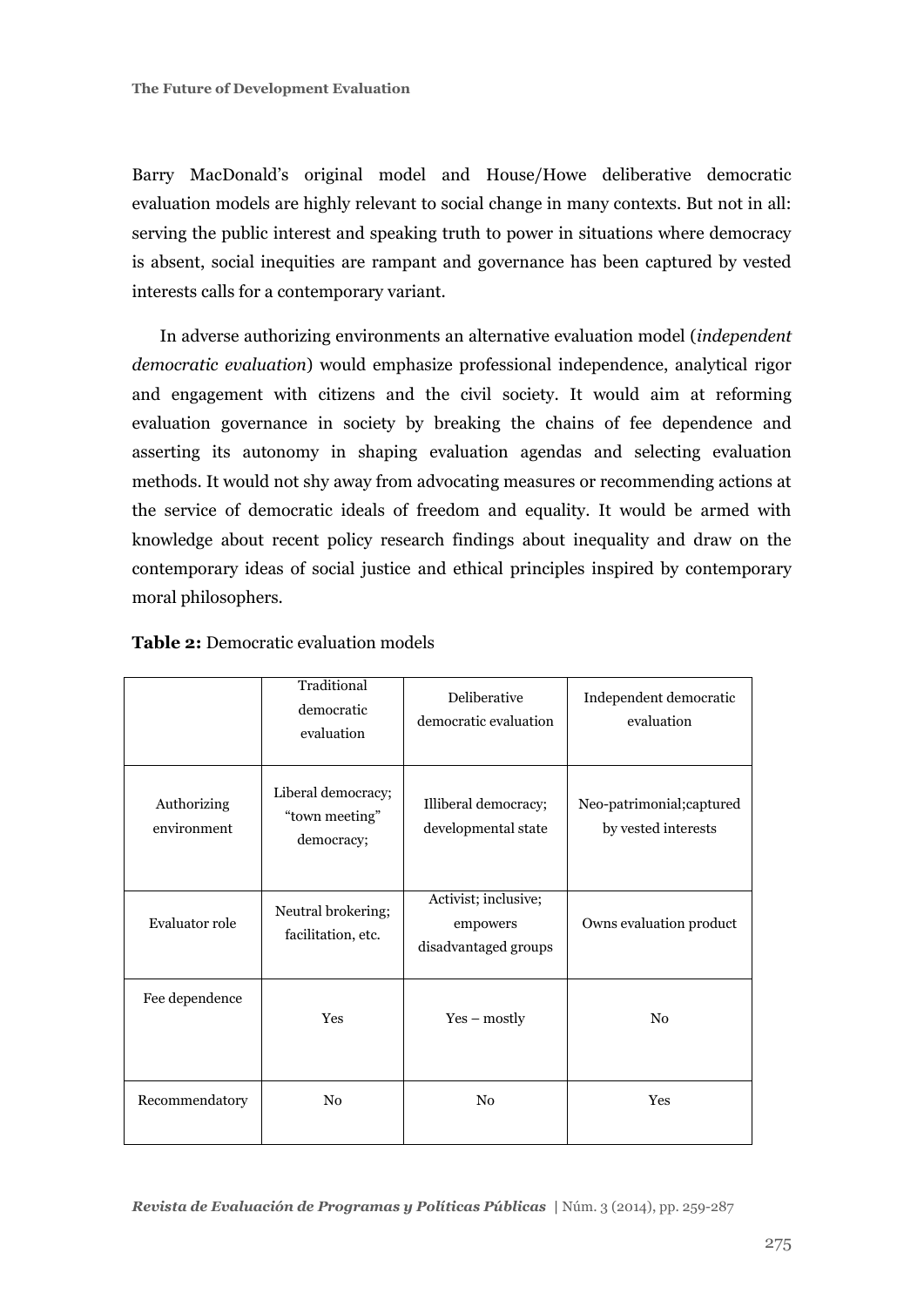| Advocacy | No | $Yes - to level the$<br>procedural playing field | $Yes - as value$<br>commitment |
|----------|----|--------------------------------------------------|--------------------------------|
|          |    |                                                  |                                |

Thus keeping in mind that "he who pays the piper calls the tune", independent democratic evaluators would reject work assignments under which evaluators report to decision makers in charge of the very policies or programs being evaluated. Instead they would insist on reporting to a supreme authority (board of directors, parliaments, etc.) or to an entity that stands at arm's length from the policy or program being reviewed (e.g. a non-governmental organization in the case of a government sponsored program).

Ultimately as evaluation capacity development initiatives bear fruit independent democratic evaluators would be entrusted with attesting to the quality of self evaluation processes. This would create synergistic relationship between what MacDonald calls autocratic and bureaucratic evaluation in ways similar to the interaction between accounting and independent auditing. Evaluation professionalization and credentialing would further contribute to achieving this state of affairs<sup>48</sup>.

#### 10. New metrics.

1

The Millennium Development Goals displaced economic growth as the dominant objective of development in 2002. Suddenly national income was no longer considered a satisfactory indicator of economic and social progress since it failed to (i) capture highly valuable services provided within the household; (ii) account for environmental losses; and (iii) reflect the inequities and social disruptions associated with unbridled economic growth.

The goals, principles and practices that have long guided the choice of metrics in development evaluation could no longer be assumed to provide a sound basis for the future. It is the advent of quality growth (rather than economic growth per se) that constitutes the overarching economic, political and ethical imperative of public policy. How to achieve it is no longer considered straightforward in the wake of the

<sup>48</sup> Picciotto, R. (2011),*The Logic of Evaluation Professionalism*, Evaluation, 1-16. Sage Publications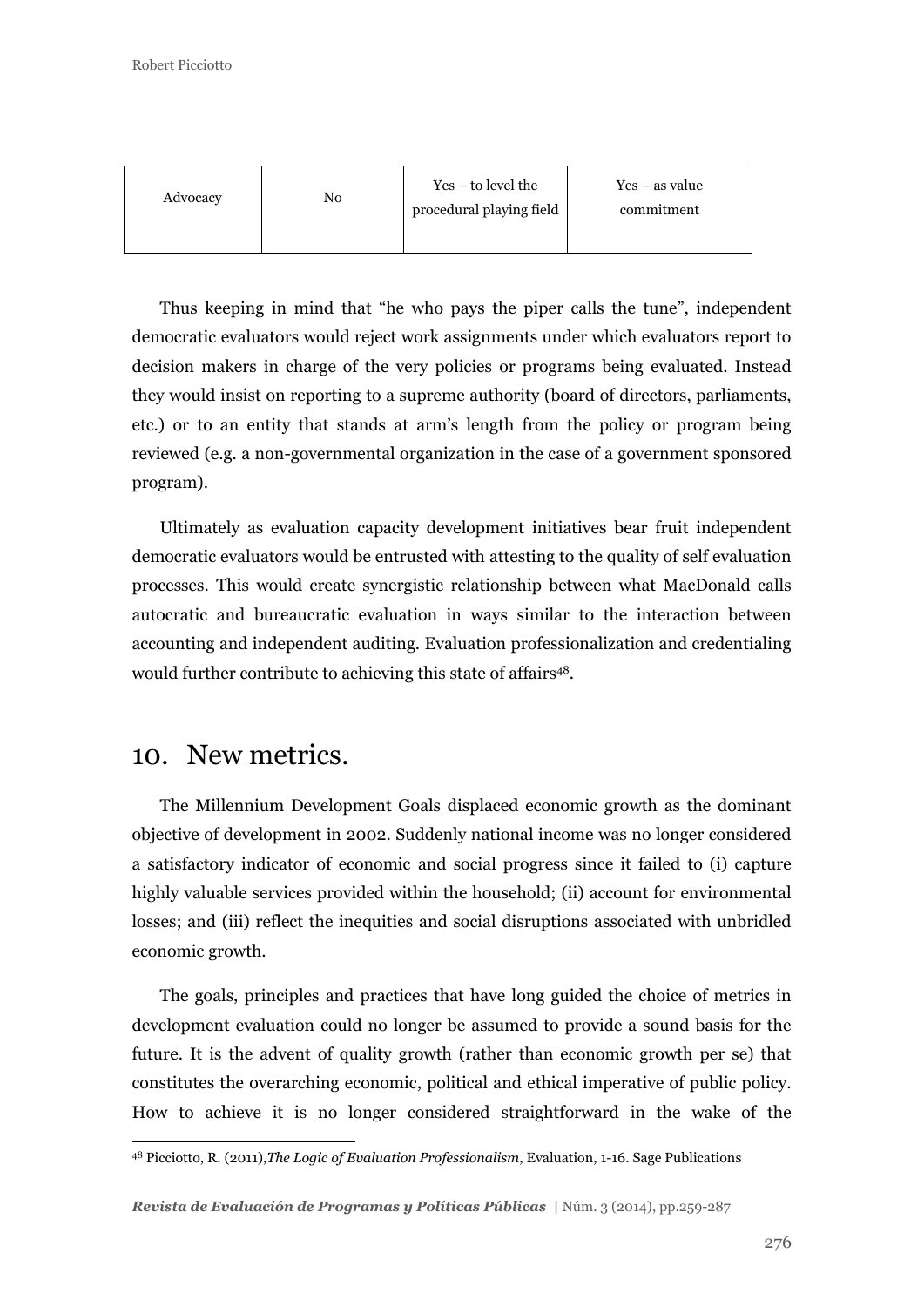unprecedented financial crisis that has turned decades of economic orthodoxy on its head.

Development theory focused on standard policy prescriptions is in crisis. Sobering facts about the notion that individual economic agents act in isolation and that collective behavior can be assimilated to that of individuals or even countries has been discredited<sup>49</sup> . Distributional considerations are now acknowledged as critical for maximizing well-being in a society<sup>50</sup>.

Recent social research findings, including behavioral economics, have demonstrated that in a wide variety of cultural settings the standard utility maximization principle does not actually govern actual human behavior. Fairness motivates economic agents. Rigorous experiments conclude that most people do not act so as to maximize their own utility at the expense of others. Surveys of life satisfaction have also generated relevant and robust results about the relationship between income and reported happiness within societies.

Building on Amartya Sen's conception of development as the freedom to realize human capabilities<sup>51</sup> the three dimensional (3D) model proposed by Allister McGregor and Andy Summer offers a timely analytical tool that captures the material, relational and perceptual characteristics of human aspirations and social progress <sup>52</sup> .

| <b>Evaluation</b>               | <b>Material</b>          | <b>Relational</b>           | Perceptual                |
|---------------------------------|--------------------------|-----------------------------|---------------------------|
| <i>characteristics</i>          | well-being               | well-being                  | well-being                |
| Major discipline                | Economics                | Sociology                   | Psychology                |
| Dominant evaluation<br>approach | Cost benefit<br>analysis | Participatory<br>evaluation | Empowerment<br>evaluation |
| Investment focus                | Physical                 | Social capital              | Cultural capital          |

**Table 3:** Human well-being and evaluation

**.** 

<sup>49</sup> Alan Kirman, *The Economic Crisis is a Crisis for Economic Theory*, CESifo, Economic Studies, Vol. 56, 4/2010

<sup>50</sup> Stephan Klasen, *The Efficiency of Equity*, Review of Political Economy, Issue 2, Volume 20, 2008

<sup>52</sup> Allister McGregor and Andy Sumner, *Beyond Business as Usual: What Might 3-D Wellbeing Contribute to MDG Momentum?* IDS Bulletin, Volume 41, Number 1, January 2010.

<sup>51</sup> Amartya Sen, *Development as Freedom*, Oxford University Press, Oxford,1999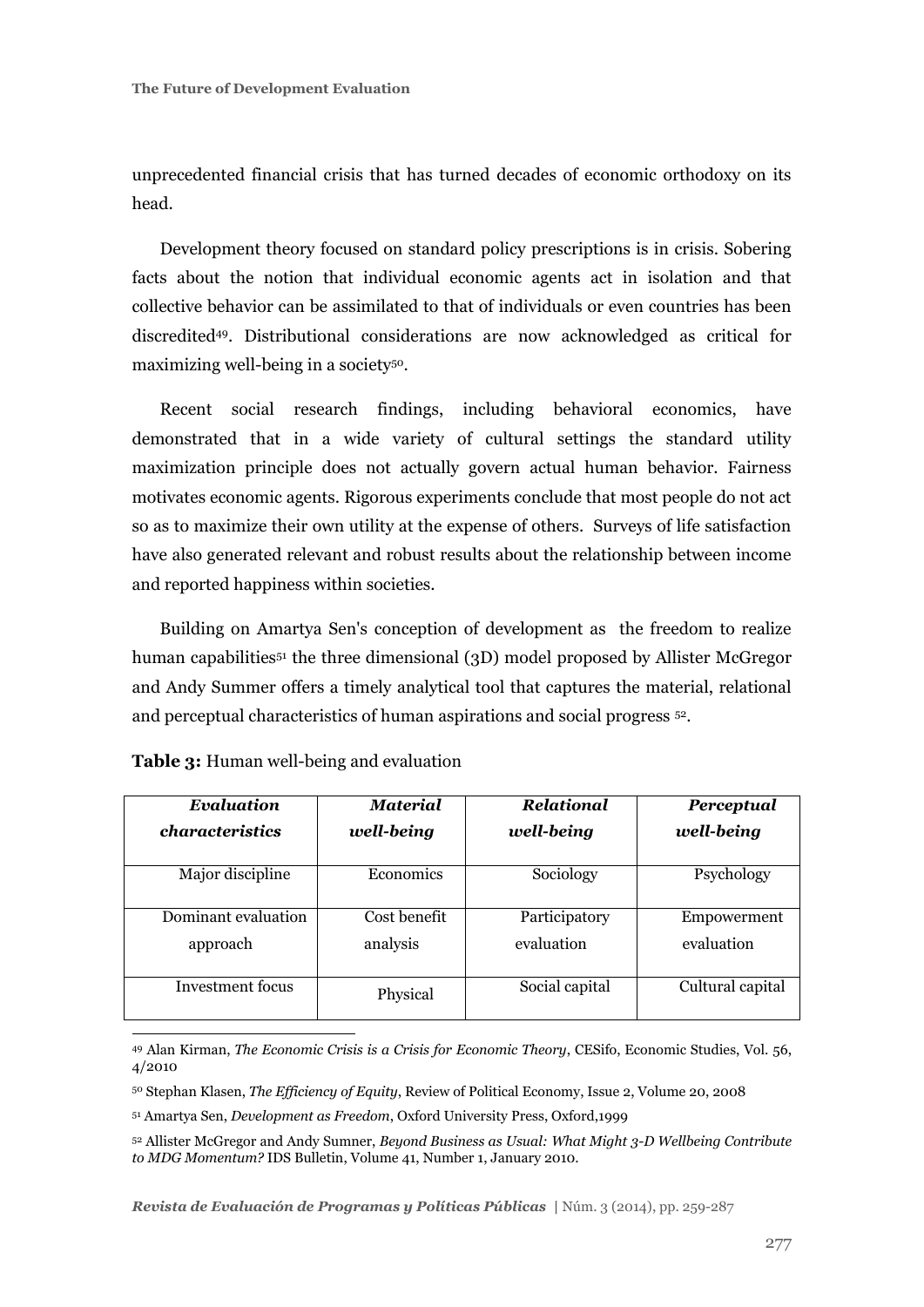|                             | capital            |             |                 |
|-----------------------------|--------------------|-------------|-----------------|
| Main unit of account        | Countries          | Communities | Individuals     |
| Main types of<br>indicators | Socio-<br>economic | Resilience  | Quality of life |

While there is a positive relationship between income levels and reported wellbeing the increments decline sharply as incomes rise beyond a threshold. This confirms that inequality reduces aggregate well-being and suggests that progressive taxation is in the public interest. Average income growth in a society does not seem to have a material impact on reported well-being. Relative incomes matter more than absolute incomes. Consequently greater equality generates higher well-being both because of positional effects and as a result of what appears to be a general distaste for social inequality.

The paradigm shift currently evident in developed countries (e.g. the on-going search for more inclusive and reliable indicators of human happiness to replace the Gross National Product as the dominant marker of policy success) is consistent with the new definition of development as the process that allows individuals the freedom to fulfill their potentials instead of merely escaping income poverty.

## 11. New priorities, methods and processes.

The post 2015 Sustainable Development Goals are likely to include the eradication of poverty, the empowerment of women, quality education and lifelong learning, healthy lives, food security, universal access to water and sanitation, sustainable energy, effective natural resources management, good governance, peaceful societies, the reduction of inequality and the implementation of a global enabling environment for fair and inclusive development53. These are the *priorities* that development evaluators should privilege.

<sup>1</sup> <sup>53</sup> http://www.un.org/en/development/desa/policy/untaskteam\_undf/HLP%20P2015%20Report.pdf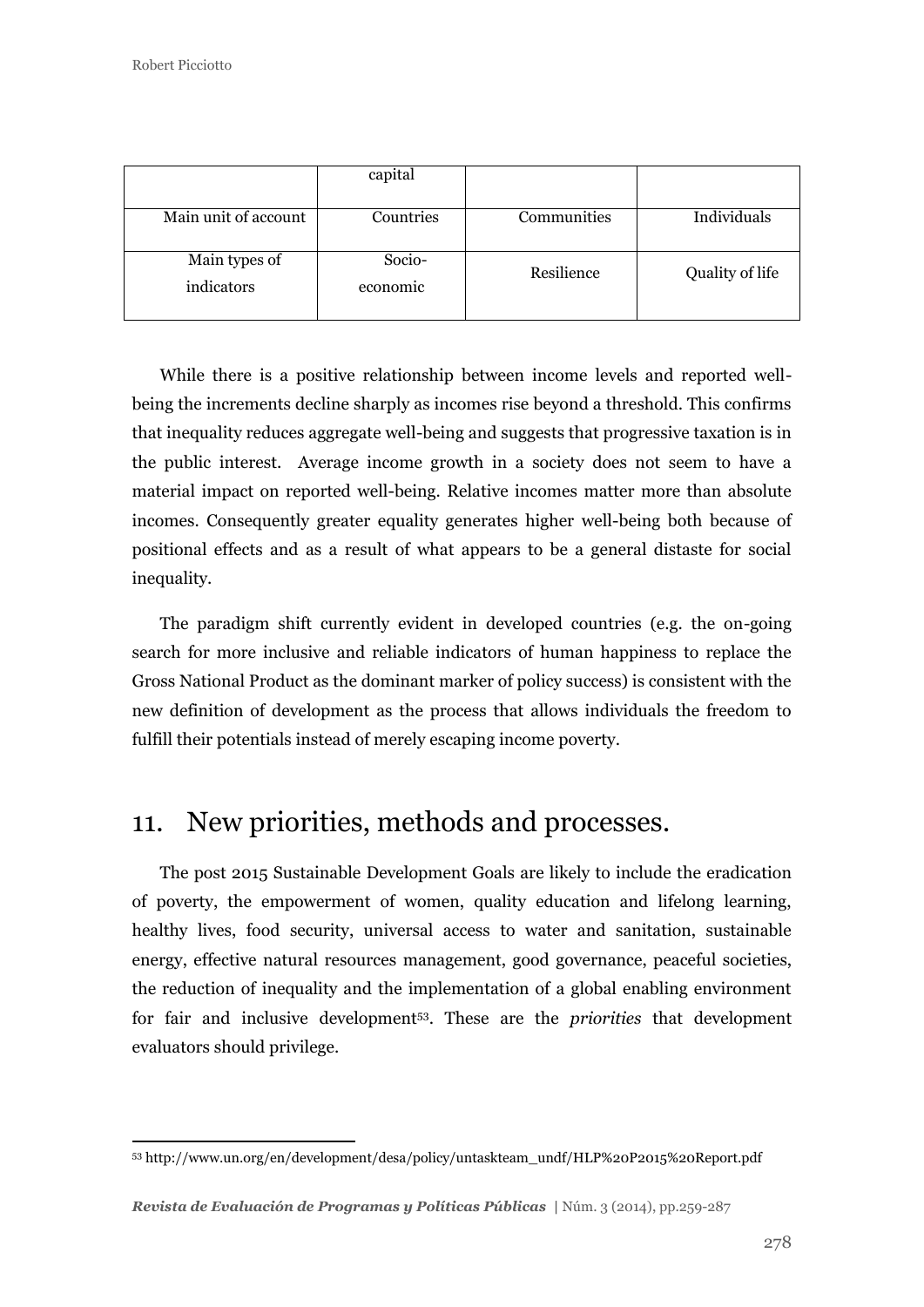The evaluation *methods* kit needs refurbishment. Given the complexities of the sustainability development paradigm the quality bar for development evaluation has been raised. It will be no longer enough to "wing it" by simply rating projects and programs and engaging in "rich description" of development interventions and their effects. Just as innovation in society involves adaptation of methods tested in other contexts development evaluators will have to make effective use of all the methods and instruments available within the evaluation mainstream, and eventually from other disciplines, and demonstrate that they have the knowledge, skills and dispositions to use them judiciously.

According to Hegel when the excesses of a dominant thesis as well as its antithesis come to light the ground is ripe to for a constructive synthesis. This process is well underway in development evaluation. The potential as well as the limitations of experimental methods are at long last being recognized. As they are tested in the real world of evaluation practice, the simplistic doctrines of the evidence based movement will yield ground to mixed methods that recognize the value of quantitative methods while embracing qualitatively oriented methods reliant on pluralistic, interactive and flexible practices<sup>54</sup>.

Looking ahead development evaluation will embrace and refine the mixed methods tool kit to address the complexity of the operating context. Whereas complexity implies non-linearity (i.e. sensitivity to initial conditions and amplified responses to shocks) the results chain which dominates development evaluation implicitly assumes fixed causal linkages between inputs, outputs and outcomes. Theory based evaluation approaches that face up to the intricacies of the development process and make clear distinctions between theories of action and theories of change will increasingly have to inform evaluation approaches.

In an increasingly interconnected international system, global policy dynamics are increasingly impacting on country and local development efforts. Their consequences need to be identified and addressed more explicitly than they have been55.Development evaluation should be increasingly informed by the logic of complex adaptive systems.

**.** 

<sup>54</sup> Robert Picciotto (2012), *Experimentalism and Development Evaluation: Will the bubble burst?* Evaluation,vol. 18 no. 2213-229, Sage Publishers

<sup>55</sup> Picciotto, Robert (2005), *The evaluation of policy coherence for development*, Evaluation, Thousand Oaks and New Delhi, Vol II (3): 311-330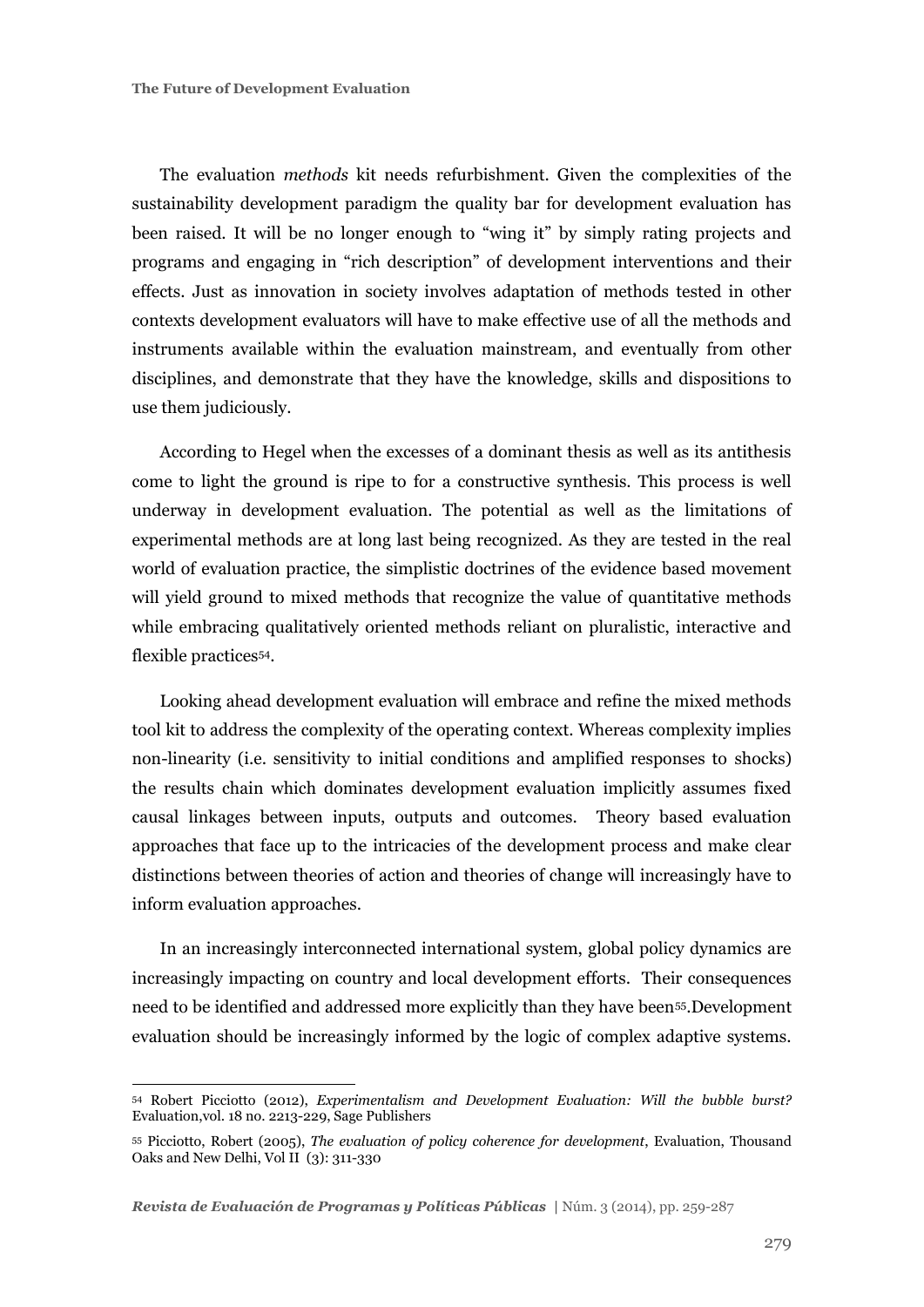Unpredictable system effects materialize where diverse actors motivated by conflicting interests interact with one another in response to changing conditions. Only a mix of innovative evaluation methods that can grapple with the complexity of an operating environment characterized by emergence is appropriate.

In an increasingly turbulent operating context the social learning cycle will rotate faster and the geometry of development interventions will become variable and adaptable. Consequently, the monitoring and evaluation functions will become closely inter-connected in theory as well as practice. This will call for subject matter expertise as well as evaluation knowledge and political savvy:

- Performance indicators in order to be relevant will increasingly be grounded in the program theory being tested by the development intervention.
- The concept of a monitoring component attached to development interventions will become redundant since monitoring will finally be conceived as an integral part of program management.
- Development evaluators will be called upon to advise managers about the selection and measurement of performance indicators that can be tracked and interpreted in real time to help adapt programs and projects to changing conditions

In the current austerity climate as well as in patrimonial governance environments decision makers whether in the public, private or voluntary sector will increasingly crave reassurance that the programs they fund "work". They will expect pre-determined intervention metrics to be used and the measured results to be attributable to the intervention. The more uncertain the environment the more certainty they will expect out of the evaluations they fund. They will look to evaluations to generate useful insights in pursuit of the goals they have selected. They will disdain inconclusive, academic documents.

Consequently the pressure on development evaluators to comply with commissioners' preconceptions, suppress bad news and offer simplistic findings will rise further. Development evaluators will have to resist decision makers' attempt to capture evaluation processes. They will have to live up to the ethical strictures of their craft and protect the integrity and independence of their evaluations. They will be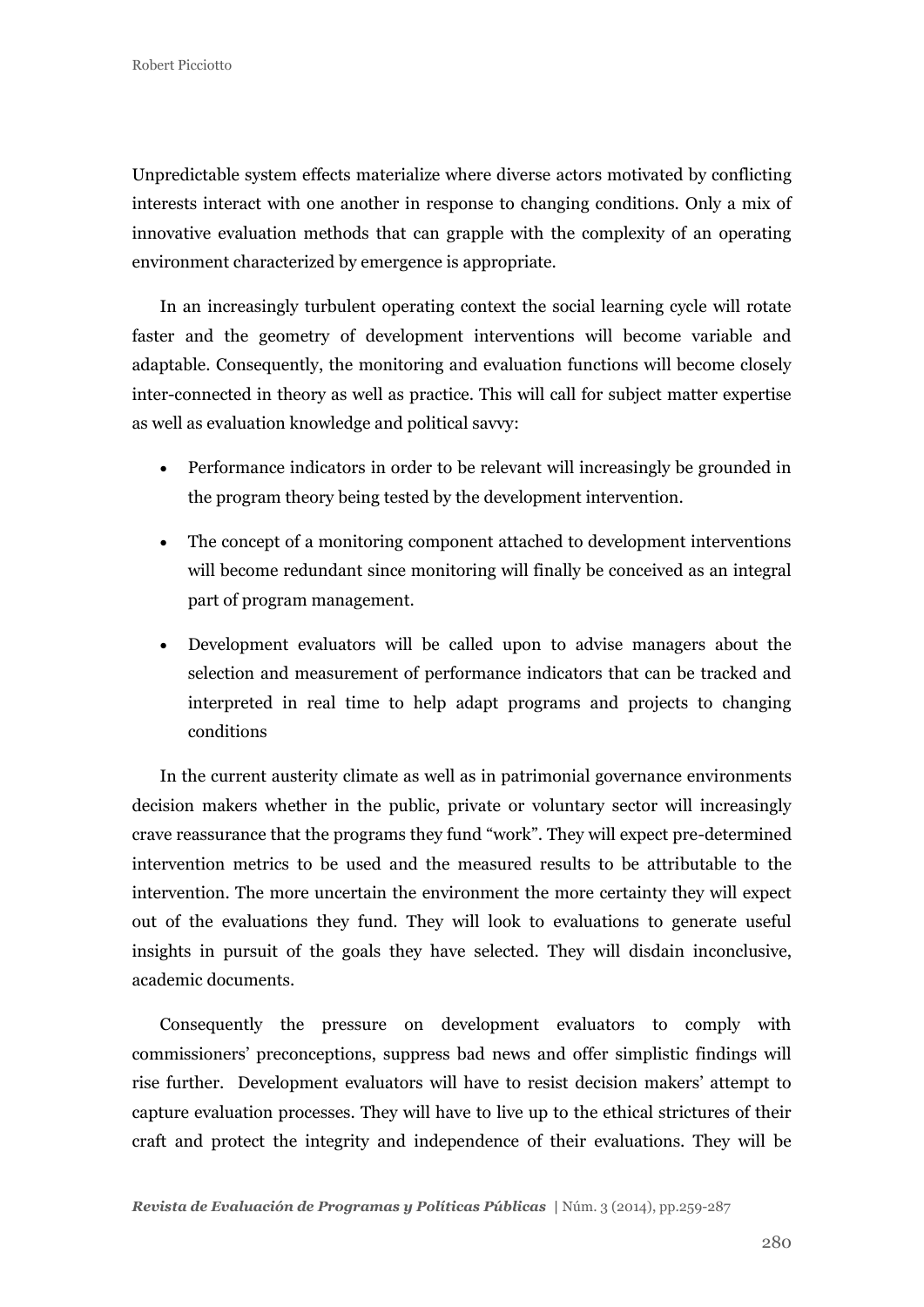required to educate their clients about the generic uncertainties of the development enterprise, the need to manage rather than avoid risk and the rewards associated with learning from failure as well as success.

Development evaluation will require more self evaluation. Independent evaluators should embrace this trend but they should also stand apart from it since self evaluation is not always objective or focused on accountability to citizens and consumers. There is no substitute for a strong and principled independent evaluation function operating at arm's length from line managers and policy makers in order to amplify the voices of citizens.

Contestability of self-evaluation findings by independent evaluation and oversight of self-evaluation standards by independent evaluation constitute basic features of sound evaluation governance. Hence an important role for independent development evaluators will be to attest to the quality of self evaluation within government, the private sector and the civil society – just as auditors do for financial accounts.

Finally whereas development evaluation has typically operated within a sovereign government or organization, the implications of the new and fragmented development architecture will have to be drawn as tailor made evaluation governance systems are set up. But the diversity of authorizing environments and the need to capture the many facets of the comprehensive post 2015 definition of development preclude a single evaluation governance model.

Evaluation management models that were effective in past settings may no longer be appropriate. In this context the lessons drawn from democratic evaluation experience<sup>56</sup> are likely to be relevant and credible development evaluation will mean empowering all sectors of developing societies to be involved in the process. This will call for a major commitment to evaluation capacity building in developing countries, especially in emerging market countries where most poor people live<sup>57</sup>.

**.** 

<sup>56</sup> http://europeanevaluation.org/news/ees-connections-special-edition

<sup>57</sup> Andy Sumner (2013), "[Where do the poor live?](http://www.sciencedirect.com/science/article/pii/S0305750X11002294)" *World Development*, Vol. 40(5), pp. 865-877.

*Revista de Evaluación de Programas y Políticas Públicas |* Núm. 3 (2014), pp. 259-287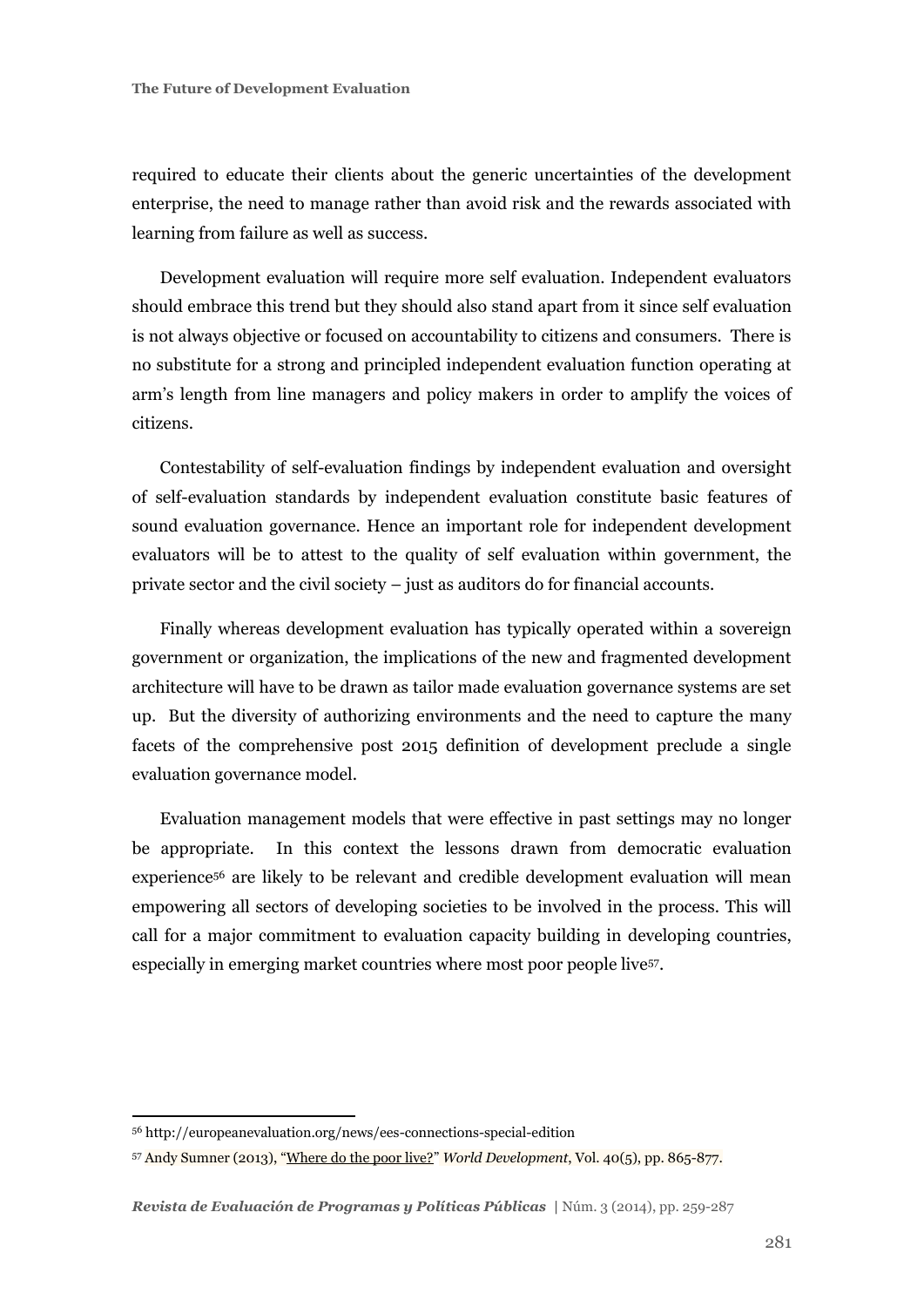## 12. Rising to the challenge.

Evaluation is still a fragile, embattled and fledgling discipline. Evaluators in general and development evaluators in particular still lack the status, visibility, prestige and autonomy of a profession. Other disciplines have invaded the burgeoning development evaluation market, e.g. in the United Kingdom, KPMG has earned the contract to carry out all independent evaluations of the UK Aid program.

The evaluation discipline remains fractured by sterile methodological disputes. It has yet to agree to universal guiding principles, ethical guidelines and competencies for evaluators. It does not control access to its ranks and as a result the quality of evaluation work is highly variable. Consequently evaluators are not remunerated at the level enjoyed by auditors, lawyers or doctors.

The vast expansion of the development evaluation market will call for coordinated efforts by evaluation associations to secure new recruits. Evaluation is still an infant industry. The largest association (the American Evaluation Association) has 7,700 members. Next, ReLAC in Latin America boasts 3,800 members followed by the Canadian Evaluation Society with about 2,000 members and Australasia with about 1,000 members. In Europe the German association is the largest with over 700 members. The European Evaluation Association is growing but it has yet to reach the 500 members mark.

Excluding these five associations, the average membership of evaluation associations is less than 150. Most evaluation societies live from hand to mouth and struggle for survival. Globally all evaluation associations and networks surveyed by EvalPartners include 32,000 members and this includes double counting of members who belong to more than one association. This is less than a fifth of the membership of a single association of internal auditors (the Institute of Internal Auditors which has 175,000 members). It compares to 1.2 million accountants and auditors employed in the United States alone.

Looking to the future, evaluation associations will have to work together to professionalize the discipline and defend its interests. For evaluation to ascend to the top of the knowledge occupation ladder and help make the world a better place evaluation societies will have to promote and protect the evaluation brand, promote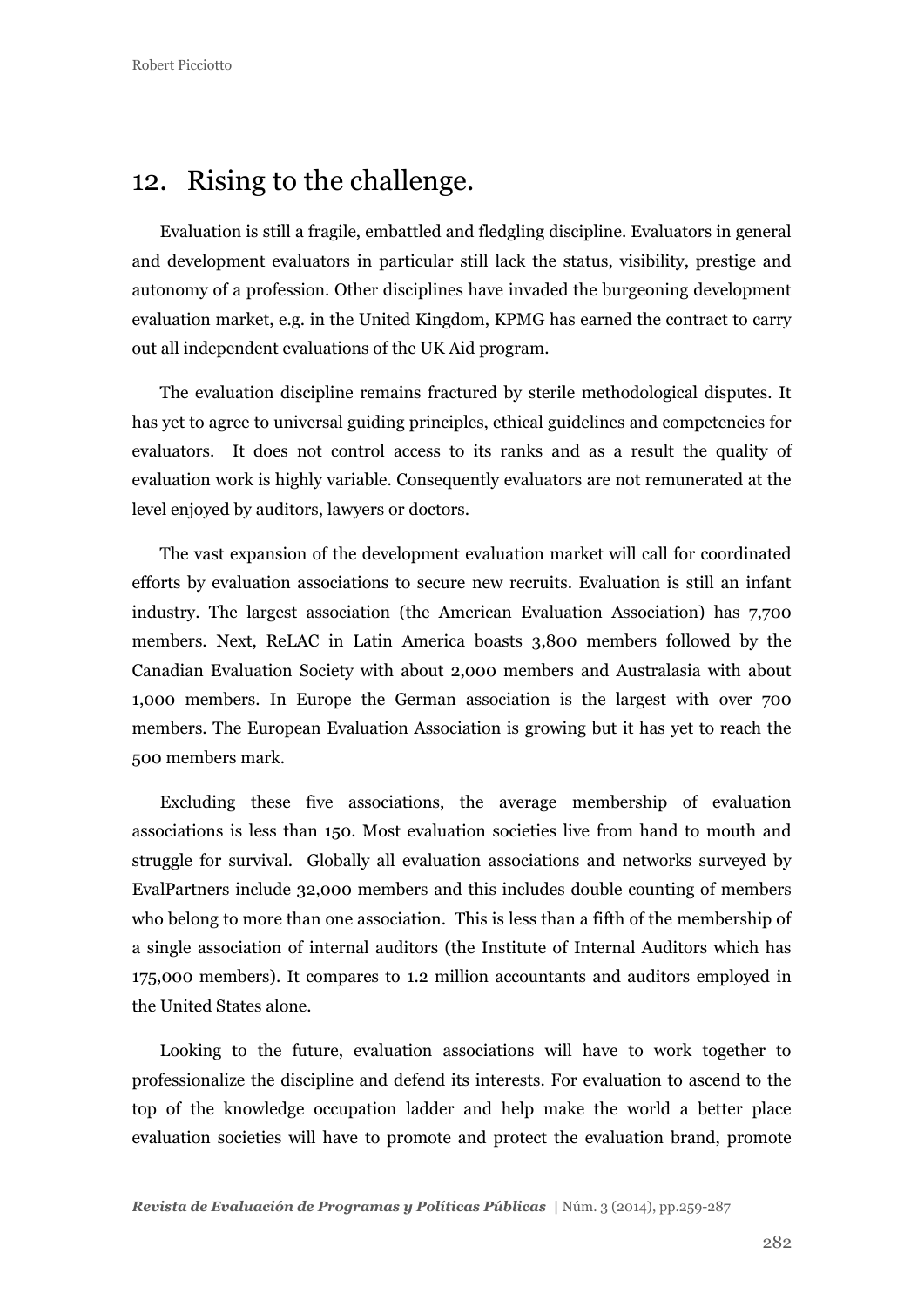decisive actions aimed at credentialing evaluators and help generate a larger supply of competent evaluators and reinvent development evaluation.

The development cooperation enterprise has changed. The bulk of the poverty eradication challenge is one that middle income countries will have to address directly, and knowledge generated by development evaluation may help them in the design of effective interventions. In parallel development aid will focus on the complex problems of low income countries. Private philanthropies will remain influential in setting policy directions for global development coalitions and initiatives. Civil society organizations will continue to hold the key to local development challenges in countries that lack national institutional capacities.

Capturing new evaluation markets and adopting new models, metrics, methods and management systems implies strong leadership, collective action and cross border cooperation. The core mandate of development evaluation in the 21st century is to become embedded in governments, organizations and communities throughout the world. In order to meet the rising demand for high quality evaluation services and do justice to the emerging social and environmental sustainability agenda development evaluation will have to stick to its values, reach out to diverse constituencies and adopt tailor made evaluation capacity building strategies.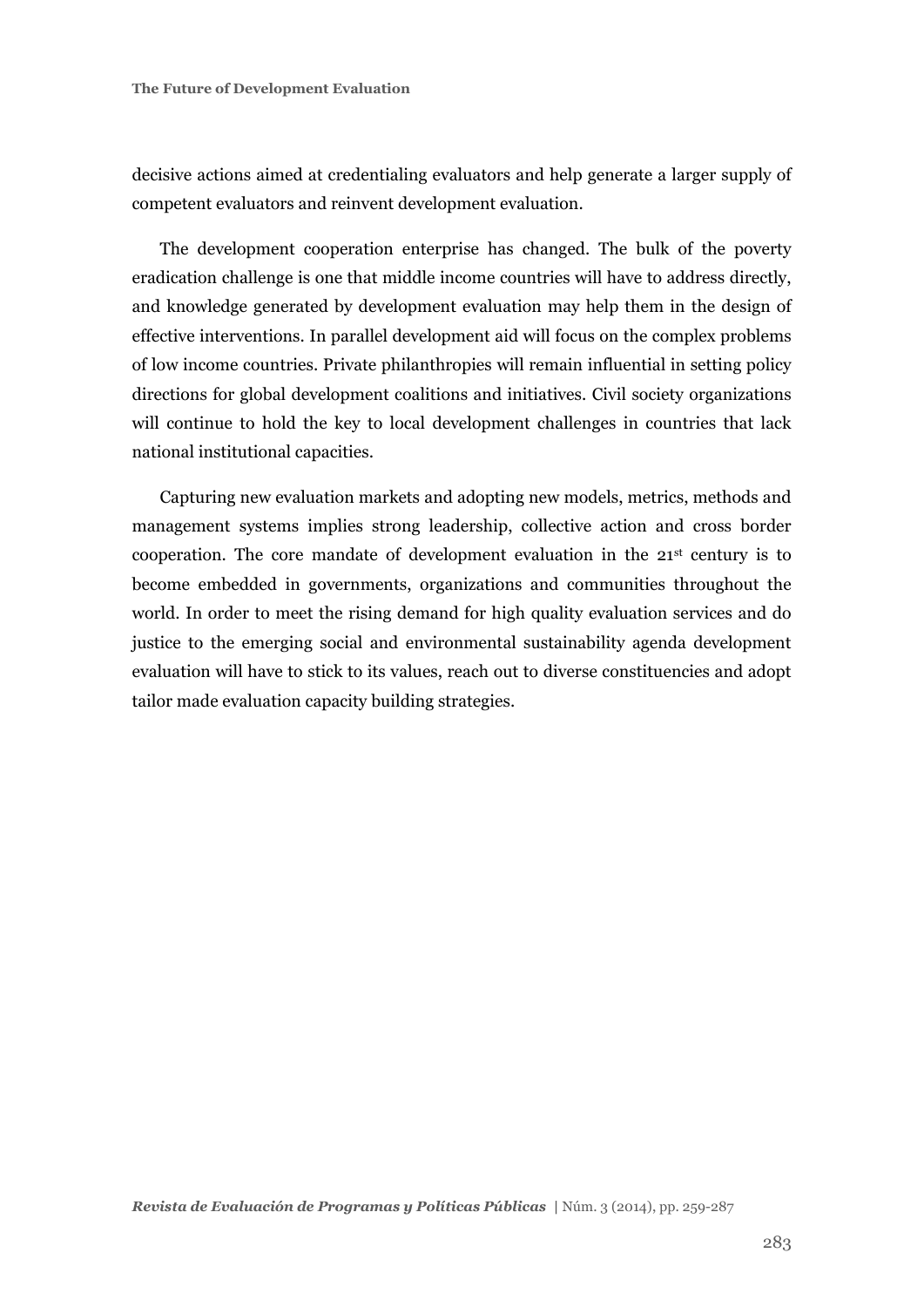## 13. Referencias Bibliográficas

- Alan Kirman, The Economic Crisis is a Crisis for Economic Theory, CESifo, Economic Studies, Vol. 56, 4/2010
- Allister McGregor and Andy Sumner, Beyond Business as Usual: What Might 3-D Wellbeing Contribute to MDG Momentum? IDS Bulletin, Volume 41, Number 1, January 2010
- Amartya Sen (1999) Development as Freedom, Anchor Books, Random House, New York.
- Andy Sumner (2013), "Where do the poor live?" World Development, Vol. 40(5), pp. 865-877.
- David Fetterman, Empowerment evaluation, Evaluation Practice,15, 1-15, 1994.
- E.A. Brett, 2009, Reconstructing Development Theory: International Equality, Institutional Reform and Social Emancipation, Palgrave Macmillan, New York.
- E. Chelimsky and W. Shadish, Evaluation for the 21st Century, , Sage Publications, London and Thousand Oaks, California, 1997
- Evert Vedung, Four Waves of Evaluation Diffusion, Evaluation, July 2010, 16:263-277.
- Feinstein O. and Porter S. (2014), Reframing Evaluation Capacity Development in Africa; Evaluation Connections, European Evaluation Society, July
- House, E.R., (2005) The Many Forms of Democratic Evaluation, The Evaluation Exchange, Volume XI, Number 3, Fall, Cambridge, Mass,, Harvard Family Research Project
- House E.R. and Howe K. R. (1999) Values in evaluation and social research, London and Thousand Oaks, California: Sage Publications
- House, E.R., Blowback, Consequences of Evaluation for Evaluation, American Journal of Evaluation, December 2008 vol. 29 no. 4 416-426. Sage Publications

http://dalberg.com/blog/?p=1778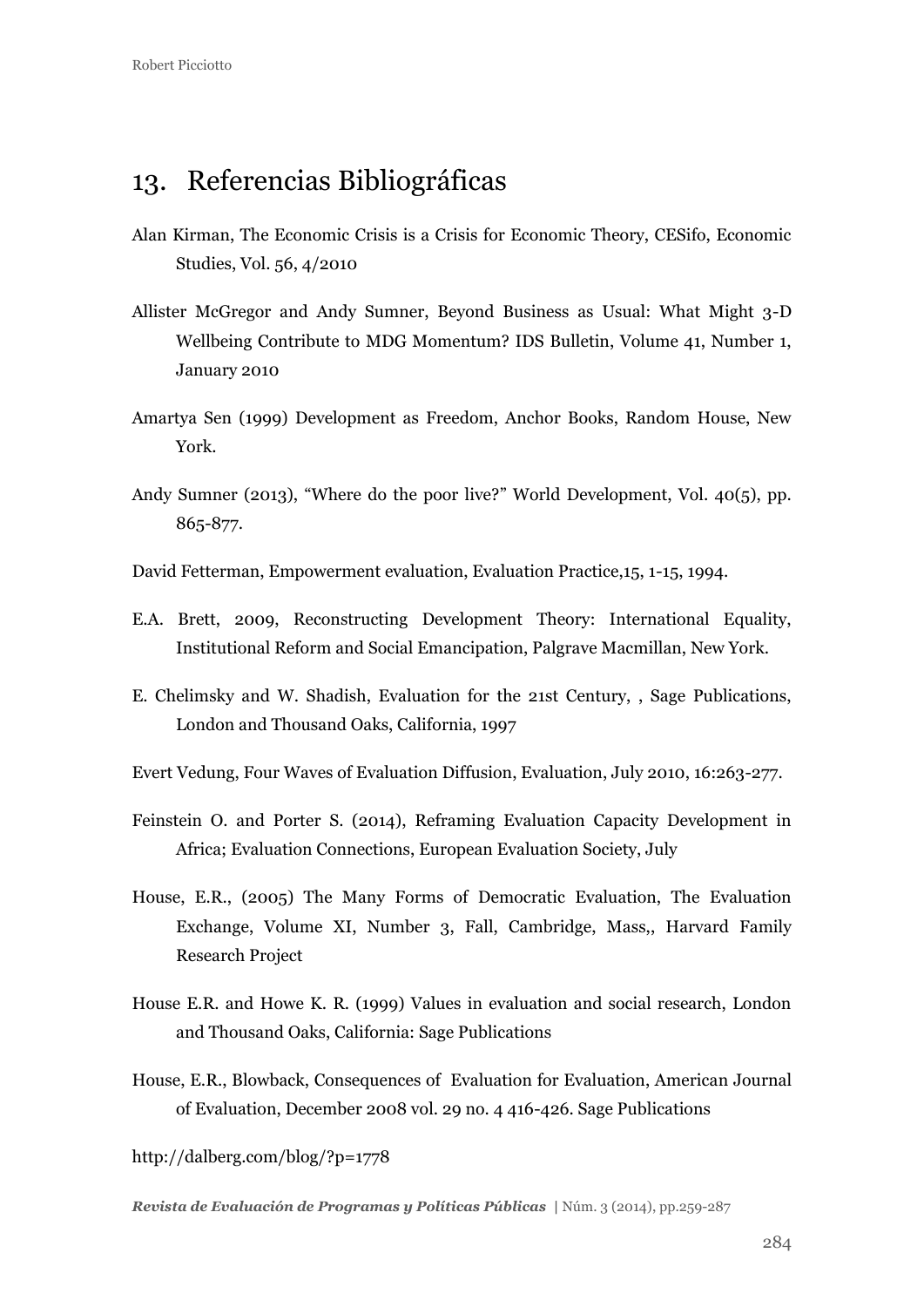http://europeanevaluation.org/news/ees-connections-special-edition

- http://europeanevaluation.org/sites/default/files/ees\_newsletter/ees-newsletter-2014-06-july-05-web.pdf (page 9)
- http://mymande.org/evalyear/Declaring\_2015\_as\_the\_International\_Year\_of\_Evalu ation
- http://sustainabledevelopment.un.org/?menu=1300
- http://thediplomat.com/2014/07/3-reasons-the-brics-new-development-bankmatters/
- http://www.brookings.edu/research/papers/2007/08/aid-kharas
- http://www.brookings.edu/research/topics/inequality
- http://www.cgdev.org/files/1426481\_file\_Sumner\_where\_in\_the\_world\_FINAL.pdf
- http://www.economist.com/node/21528979
- http://www.freedomhouse.org/report/freedom-world/freedom-world-2014#.U76nmZRdUuc
- http://www.fsg.org/tabid/191/ArticleId/964/Default.aspx?srpush=true
- http://www.imf.org/external/np/pp/eng/2014/012314.pdf
- http://www.imf.org/external/pubs/ft/weo/2011/01/index.htm
- http://www.oecd.org/dev/pgd/economydevelopingcountriessettoaccountfornearly60of worldgdpby2030accordingtonewestimates.htm.
- http://www.oecd.org/document/49/0,3746,en\_2649\_34447\_46582641\_1\_1\_1\_1,00. html.
- http://www.oecd.org/finance/insurance/38155568.pdf
- http://www.oecd.org/forum/oecdyearbook/inclusive-growth-making-it-happen.htm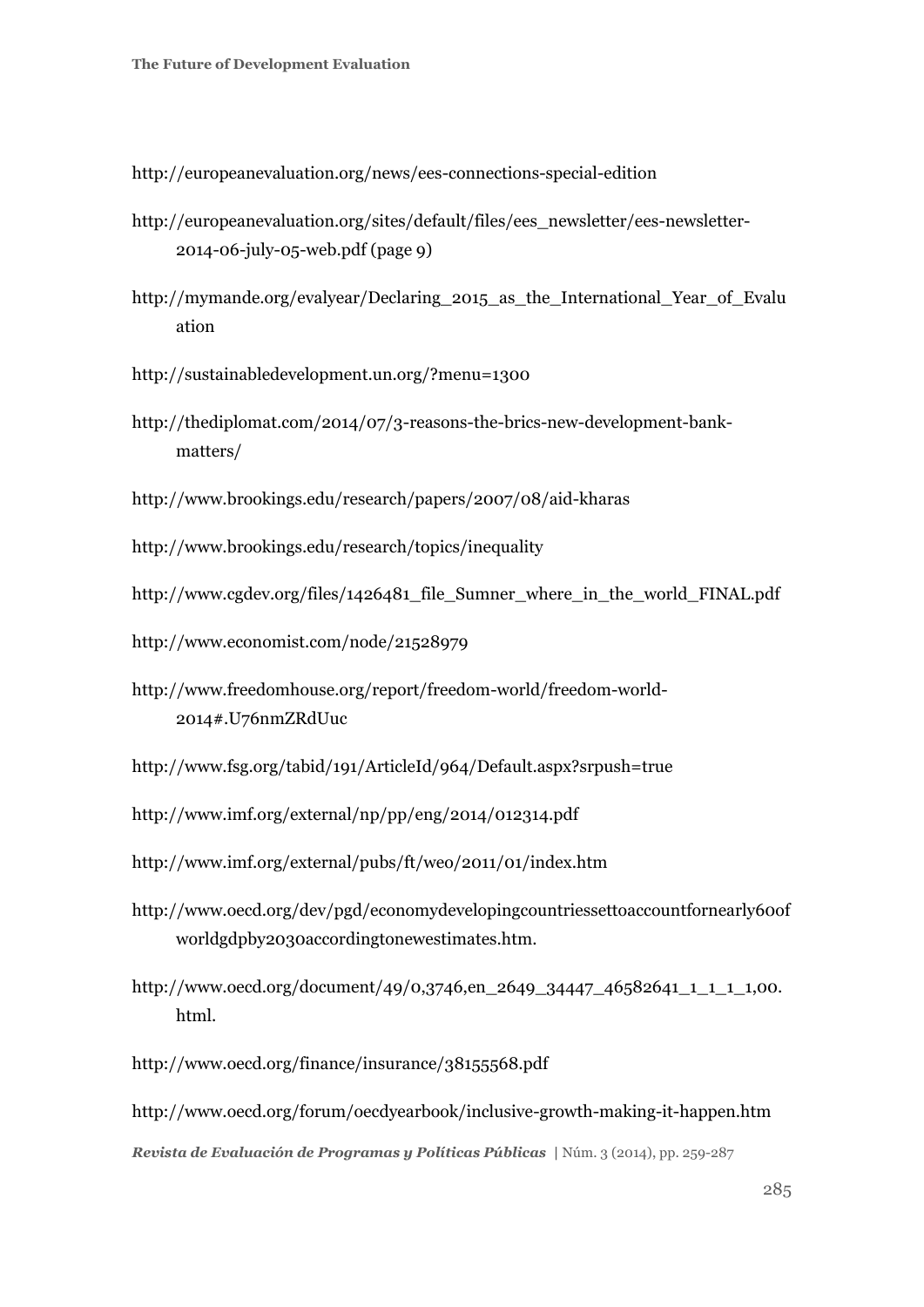- http://www.oecd.org/officialdocuments/publicdisplaydocumentpdf/?cote=DCD/DAC/ STAT%282011%2921&docLanguage=En, pp.5-7 the Gates Foundation has now agreed to send reports to the DAC which hopes to secure reporting from other foundations and international NGOs.
- http://www.regjeringen.no/nb/dep/ud/kampanjer/refleks/innspill/engasjement/prio. html?id=492941
- http://www.un.org/en/development/desa/policy/untaskteam\_undf/HLP%20P2015% 20Report.pdf
- http://www.who.int/whr/1998/media\_centre/50facts/en/
- http://www.wto.org/english/thewto\_e/coher\_e/mdg\_e/development\_e.htm
- http://www.wwf.org.uk/about\_wwf/press\_centre/?unewsid=6783
- MacDonald, B. (1976). Evaluation and the control of education. In D. Tawney (Ed.), Curriculum evaluation today: Trends and implications (pp. 125–134). London: Macmillan
- Mariana Mazzucato, 2014, The Entrepreneurial State: Debunking Public vs. Private Sector Myths, Anthem Press, London and New York.
- Mertens, D.M. and Wilson, A.T., (2012), Program evaluation theory and practice: a comprehensive guide,. New York, Guilford
- Nineteen non-DAC donors report their aid to OECD DAC (Cyprus, Czech Republic, Estonia, Hungary, Latvia, Lithuania, Poland, Romania, Slovak Republic, Slovenia, Iceland, Israel, Liechenstein, Turkey, Chinese Taipei, Thailand, Kuwait, Saudi Arabia, UAE.
- Pedro Olinto and Jaime Saavedra, An Overview of Global Inequality Trends, World Bank, Inequality in Focus, Volume 1, Number 1, Washington DC, April 2012
- Picciotto, Robert (2005), The evaluation of policy coherence for development, Evaluation, Thousand Oaks and New Delhi, Vol II (3): 311-330

Picciotto, Robert (2011),The Logic of Evaluation Professionalism, Evaluation, 1-16. Sage